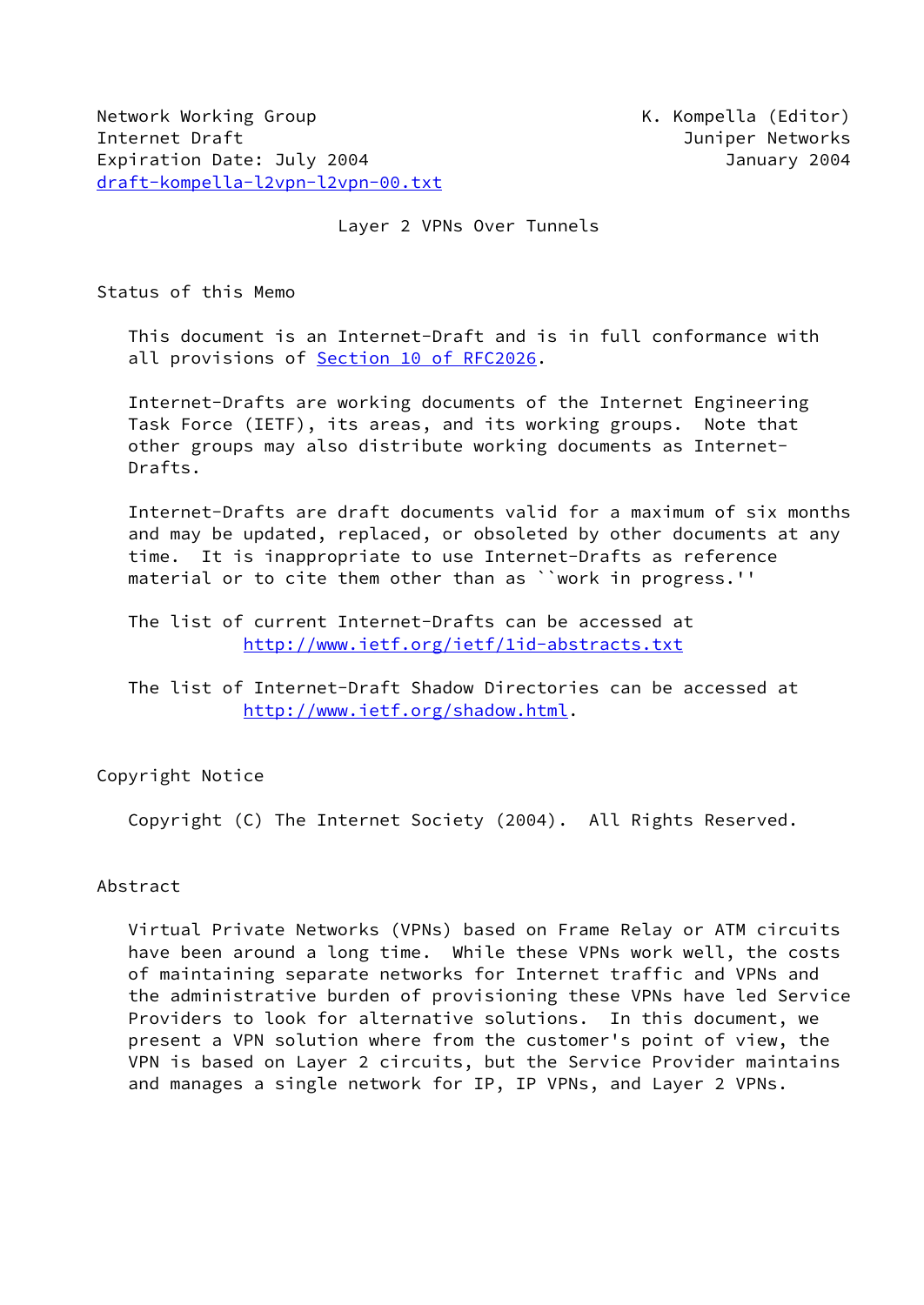Conventions used in this document

 The key words "MUST", "MUST NOT", "REQUIRED", "SHALL", "SHALL NOT", "SHOULD", "SHOULD NOT", "RECOMMENDED", "MAY", and "OPTIONAL" in this document are to be interpreted as described in [RFC-2119](https://datatracker.ietf.org/doc/pdf/rfc2119) [KEYWORDS].

#### <span id="page-1-0"></span>[1](#page-1-0). Introduction

 The first corporate networks were based on dedicated leased lines interconnecting the various offices of the corporation. Such networks offered connectivity and little else: they didn't scale well, they were expensive for the service providers (and hence for their customers), and provisioning them was a slow and arduous task.

 The first Virtual Private Networks (VPNs) were based on Layer 2 circuits:  $X.25$ , Frame Relay and ATM (see  $[VPN]$  $[VPN]$ ). Layer 2 VPNs were easier to provision, and virtual circuits allowed the service provider to share a common infrastructure for all the VPNs. These features were passed on to the customers in terms of cost savings. However, while Layer 2 VPNs were a significant step forward from dedicated lines, they still had their drawbacks. First, they tied the service provider VPN infrastructure to a single medium (e.g., ATM). This became even more of a burden if the Internet infrastructure was to share the same physical links. Second, the Internet infrastructure and the VPN infrastructure, even if they shared the same physical network, needed separate administration and maintenance. Third, while provisioning was much easier than for dedicated lines, it was still complex. This was especially evident in the effort to add a site to an existing VPN.

 This document offers a solution that preserves the advantages of a Layer 2 VPN while allowing the Service Provider to maintain and manage a single network for IP, IP VPNs ([\[IPVPN\]](#page-28-1)) and Layer 2 VPNs, and reducing the provisioning problem significantly. In particular, adding a site to an existing VPN in most cases requires configuring just the Provider Edge router connected to the new site.

 To ease the restriction that all sites within a single VPN connect via the same layer 2 technology, this document proposes a limited form of layer 2 interworking, restricted to IP only as the layer 3 protocol.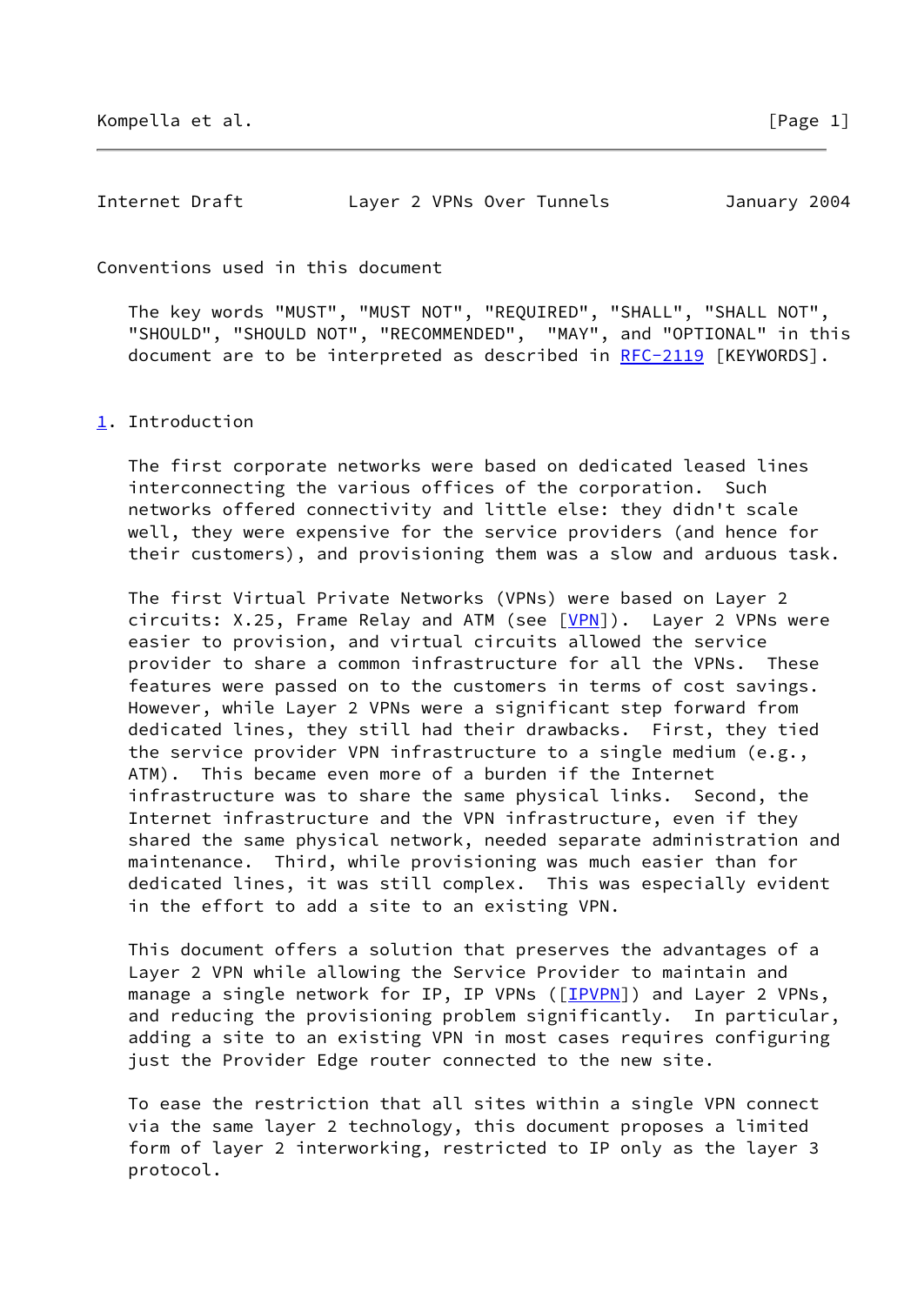The solution we propose scales well because the amount of forwarding state maintained in the core routers of the Service Provider Network is independent of the number of layer 2 VPNs provisioned over the SP network. This is achieved by using tunnels to carry the data, with a "demultiplexing field" that identifies individual VCs. These tunnels

Kompella et al. **[Page 2]** 

Internet Draft Layer 2 VPNs Over Tunnels January 2004

 could be MPLS, GRE, or any other tunnel technology that offers a demultiplexing field; the signaling of these tunnels is outside the scope of this document. The specific approach taken here is to use a 32-bit demultiplexing field formatted as an MPLS label; other sizes and formats are clearly possible, and will be defined as needed.

 This approach combines auto-discovery of VPN sites with the signalling of the demultiplexing fields for L2VPN PVCs. This is possible because the mechanism used for auto-discovery (BGP) is also capable of distributing Layer 2 information as well as the demultiplexing field.

 The rest of this section discusses the relative merits of Layer 2 and Layer 3 VPNs. [Section 4](#page-18-0) describes the operation of a Layer 2 VPN. [Section 5](#page-19-0) describes IP-only layer 2 interworking. [Section 6](#page-20-0) describes how the L2 packets are transported across the SP network. [Section 7](#page-26-0) discusses BGP as a mechanism for auto-discovery and signalling of Layer 2 VPNs.

# <span id="page-2-0"></span>[1.1](#page-2-0). Terminology

We assume that the reader is familiar with Multi-Protocol Label Switching (MPLS [\[MPLS](#page-28-2)]) and the Border Gateway Protocol version 4  $(BGP [BGP])$  $(BGP [BGP])$  $(BGP [BGP])$ .

 The terminology we use follows. A "customer" is a customer of a Service Provider seeking to interconnect the various "sites" (independently connected networks) through the Service Provider's network, while maintaining privacy of communication and address space. The device in a customer site that connects to a Service Provider router is termed the CE (customer edge device); this device may be a router or a switch. The Service Provider router to which a CE connects is termed a PE. A router in the Service Provider's network which doesn't connect directly to any CE is termed P. These definitions follow those given in [[IPVPN\]](#page-28-1).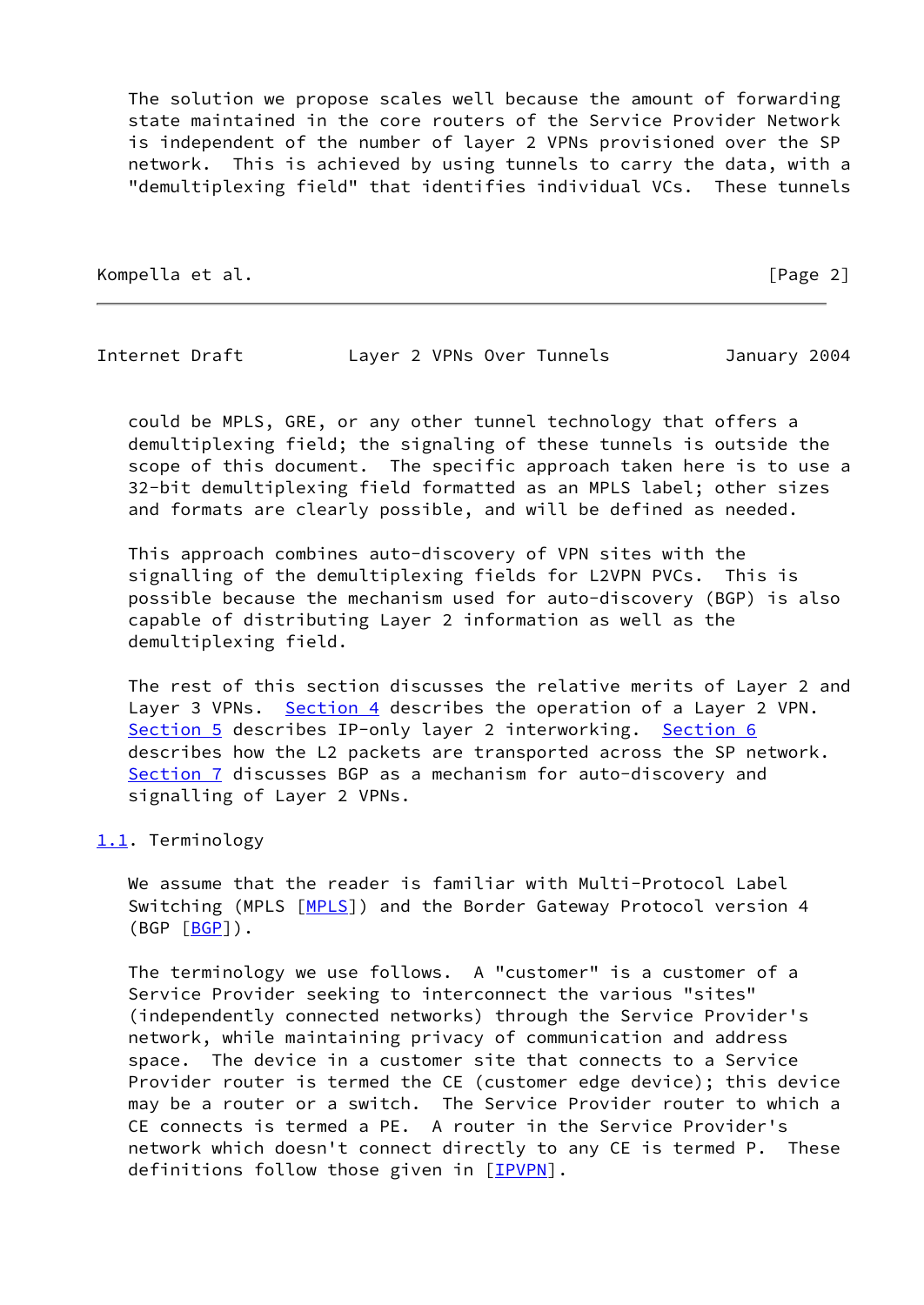We also introduce three new terms:

 VPN Label - the demultiplexing field which identifies an L2VPN PVC to the edge of the SP network, i.e., the PE.

 Tunnel - a PE-to-PE tunnel that is used to carry multiple types of data. P routers in the SP core forward this data based on the tunnel header and not on the data within, thus limiting the Layer 2 state to the PE routers who host the Layer 2 circuit.

 CE ID - a number that uniquely identifies a CE within an L2 VPN. More accurately, the CE ID identifies a physical connection from the

Kompella et al. **Exampella et al. Exampella** et al. **Exampella** et al. **Exampella** et al. **Exampella** et al. **Exampella** et al. **Exampella** et al. **Example 2** 

Internet Draft Layer 2 VPNs Over Tunnels January 2004

 CE device to the PE. Say a CE connected to a PE over a DS-3 for Frame Relay access to a VPN; this DS-3 would need a CE ID. The CE would also have N DLCIs over this DS-3 to speak to N other sites in the VPN.

 A CE may be connected to multiple PEs (or multiply connected to a PE), in which case it would have a CE ID for each connection. If these connections are in the same VPN, the CE IDs would have to be different. A CE may also be part of many L2 VPNs; it would need one (or more) CE ID(s) for each L2 VPN of which it is a member.

 For the case of inter-Provider L2 VPNs, there needs to be some coordination of allocation of CE IDs. One solution is to allocate ranges for each SP. Other solutions may be forthcoming.

<span id="page-3-0"></span>[1.2](#page-3-0). Advantages of Layer 2 VPNs

 We define a Layer 2 VPN as one where a Service Provider provides a layer 2 network to the customer. As far as the customer is concerned, they have (say) Frame Relay circuits connecting the various sites; each CE is configured with a DLCI with which to talk to other CEs. Within the Service Provider's network, though, the layer 2 packets are transported within tunnels, which could be MPLS Label-Switched Paths (LSPs) or GRE tunnels, as examples.

 The Service Provider does not participate in the customer's layer 3 network, in particular, in the routing, resulting in several advantages to the SP as a whole and to PE routers in particular.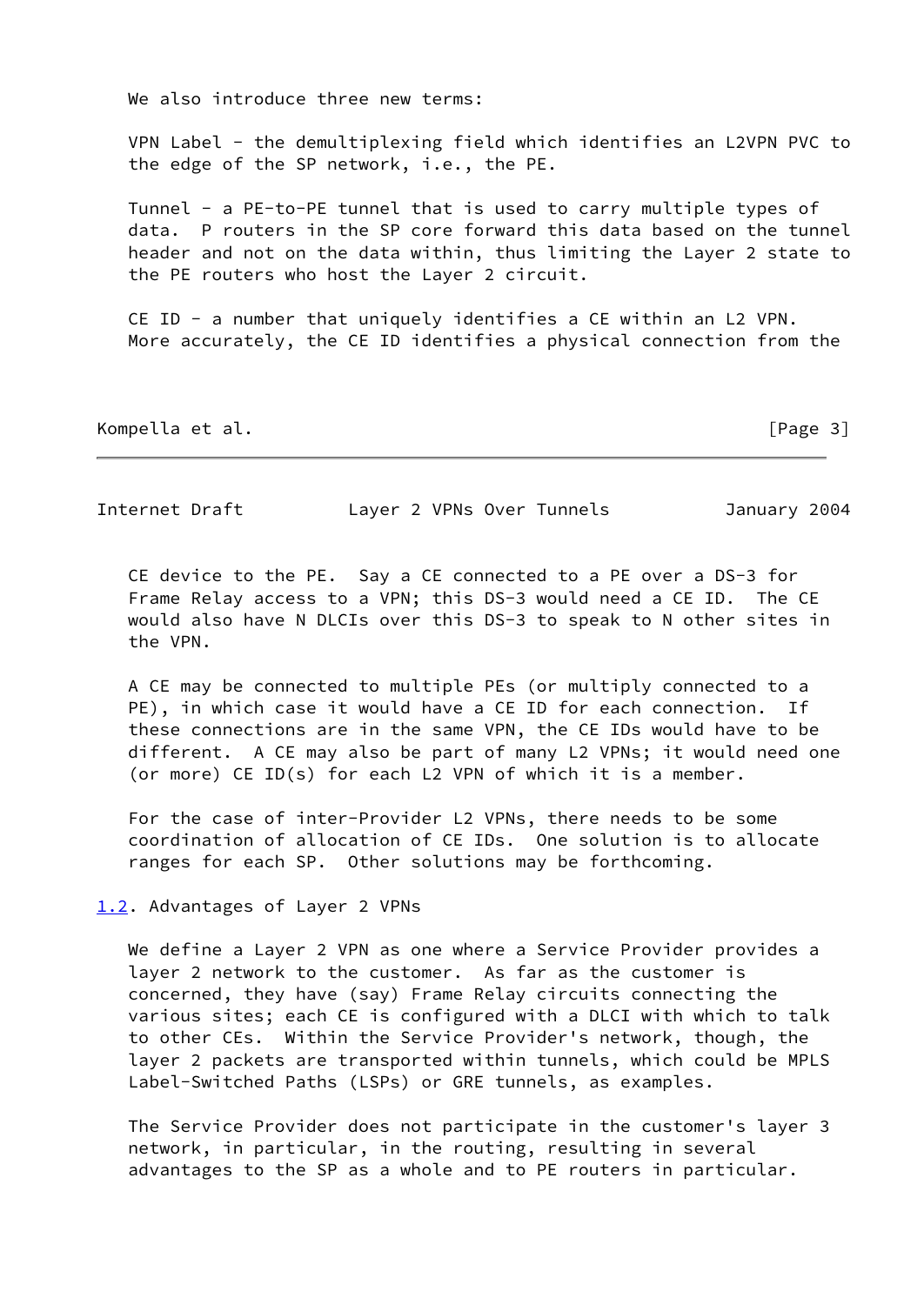# <span id="page-4-0"></span>[1.2.1](#page-4-0). Separation of Administrative Responsibilities

 In a Layer 2 VPN, the Service Provider is responsible for Layer 2 connectivity; the customer is responsible for Layer 3 connectivity, which includes routing. If the customer says that host x in site A cannot reach host y in site B, the Service Provider need only demonstrate that site A is connected to site B. The details of how routes for host y reach host x are the customer's responsibility.

 Another very important factor is that once a PE provides Layer 2 connectivity to its connected CE, its job is done. A misbehaving CE can at worst flap its interface. On the other hand, a misbehaving CE in a Layer 3 VPN can flap its routes, leading to instability of the PE router or even the entire SP network. This means that the Service Provider must aggressively damp route flaps from a CE; this is common enough with external BGP peers, but in the case of VPNs, the scale of the problem is much larger; also, the CE-PE routing protocol may not be BGP, and thus not have BGP's flap damping control.

Kompella et al. **Example 2018** Second 2018 12:30 Second 2018 12:30 Second 2018 12:30 Second 2018 12:30 Second 2018 12:30 Second 2019 12:30 Second 2019 12:30 Second 2019 12:30 Second 2019 12:30 Second 2019 12:30 Second 2019

Internet Draft Layer 2 VPNs Over Tunnels January 2004

<span id="page-4-1"></span>[1.2.2](#page-4-1). Migrating from Traditional Layer 2 VPNs

 Since "traditional" Layer 2 VPNs (i.e., real Frame Relay circuits connecting sites) are indistinguishable from tunnel-based VPNs from the customer's point-of-view, migrating from one to the other raises few issues. With Layer 3 VPNs, special care has to be taken that routes within the traditional VPN are not preferred over the Layer 3 VPN routes (the so-called "backdoor routing" problem, whose solution requires protocol changes that are somewhat ad hoc).

<span id="page-4-2"></span>[1.2.3](#page-4-2). Privacy of Routing

 In a Layer 2 VPN, the privacy of customer routing is a natural fallout of the fact that the Service Provider does not participate in routing. The SP routers need not do anything special to keep customer routes separate from other customers or from the Internet; there is no need for per-VPN routing tables, and the additional complexity this imposes on PE routers.

<span id="page-4-3"></span>[1.2.4](#page-4-3). Layer 3 Independence

Since the Service Provider simply provides Layer 2 connectivity, the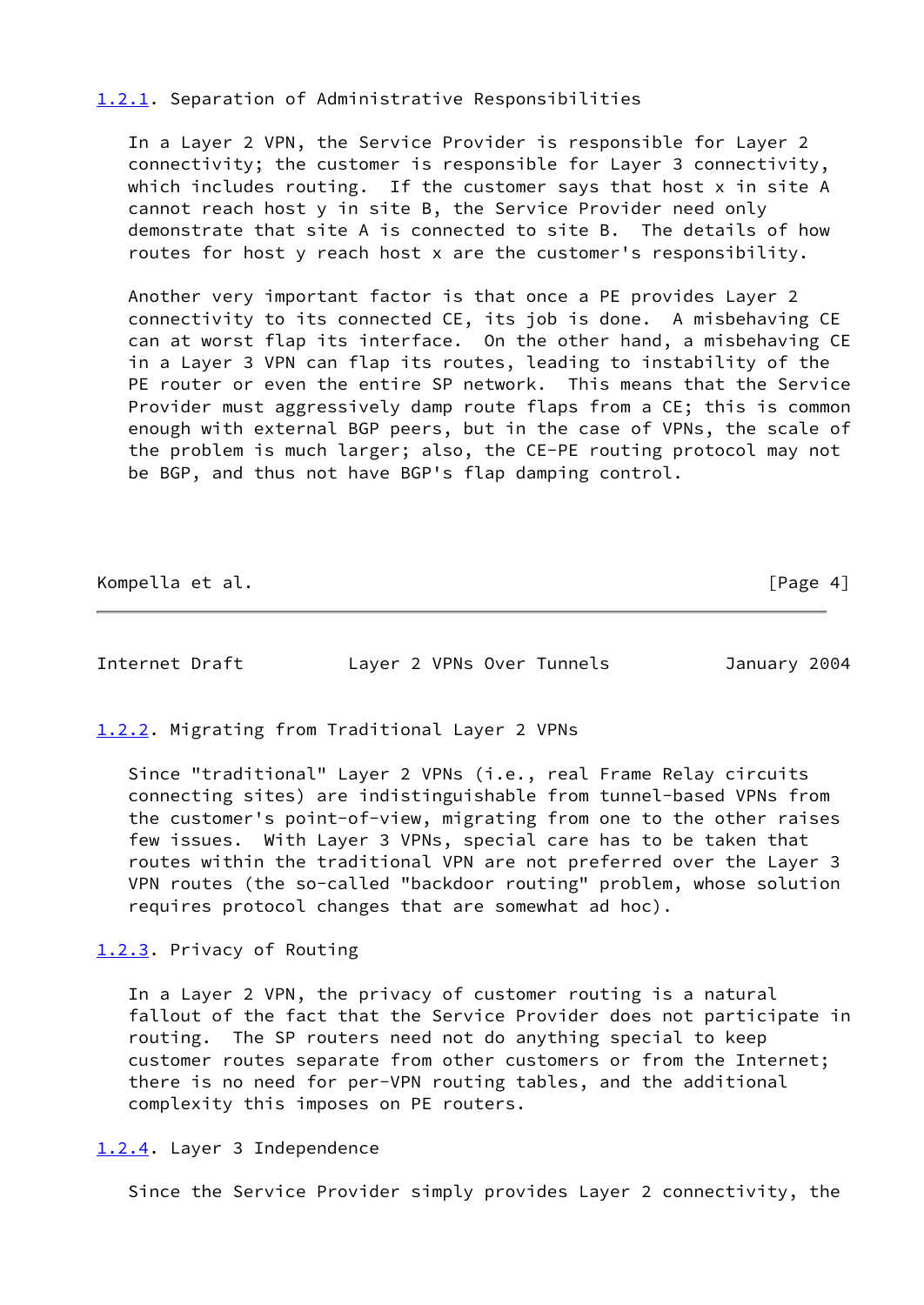customer can run any Layer 3 protocols they choose. If the SP were participating in customer routing, it would be vital that the customer and SP both use the same layer 3 protocol(s) and routing protocols.

 Note that IP-only layer 2 interworking doesn't have this benefit as it restricts the layer 3 to IP only.

# <span id="page-5-0"></span>[1.2.5](#page-5-0). PE Scaling

 In the Layer 2 VPN scheme described below, each PE transmits a single small chunk of information about every CE that the PE is connected to to every other PE. That means that each PE need only maintain a single chunk of information from each CE in each VPN, and keep a single "route" to every site in every VPN. This means that both the Forwarding Information Base and the Routing Information Base scale well with the number of sites and number of VPNs. Furthermore, the scaling properties are independent of the customer: the only germane quantity is the total number of VPN sites.

 This is to be contrasted with Layer 3 VPNs, where each CE in a VPN may have an arbitrary number of routes that need to be carried by the SP. This leads to two issues. First, both the information stored at each PE and the number of routes installed by the PE for a CE in a VPN can be (in principle) unbounded, which means in practice that a PE must restrict itself to installing routes associated with the VPNs

Kompella et al. **[Page 5]** 

Internet Draft Layer 2 VPNs Over Tunnels January 2004

 that it is currently a member of. Second, a CE can send a large number of routes to its PE, which means that the PE must protect itself against such a condition. Thus, the SP must enforce limits on the number of routes accepted from a CE; this in turn requires the PE router to offer such control.

 The scaling issues of Layer 3 VPNs come into sharp focus at a BGP route reflector (RR). An RR cannot keep all the advertised routes in every VPN since the number of routes will be too large. The following solutions/extensions are needed to address this issue:

- 1) RRs could be partitioned so that each RR services a subset of VPNs so that no single RR has to carry all the routes.
- 2) An RR could use a preconfigured list of Route-Targets for its inbound route filtering. The RR may also need to install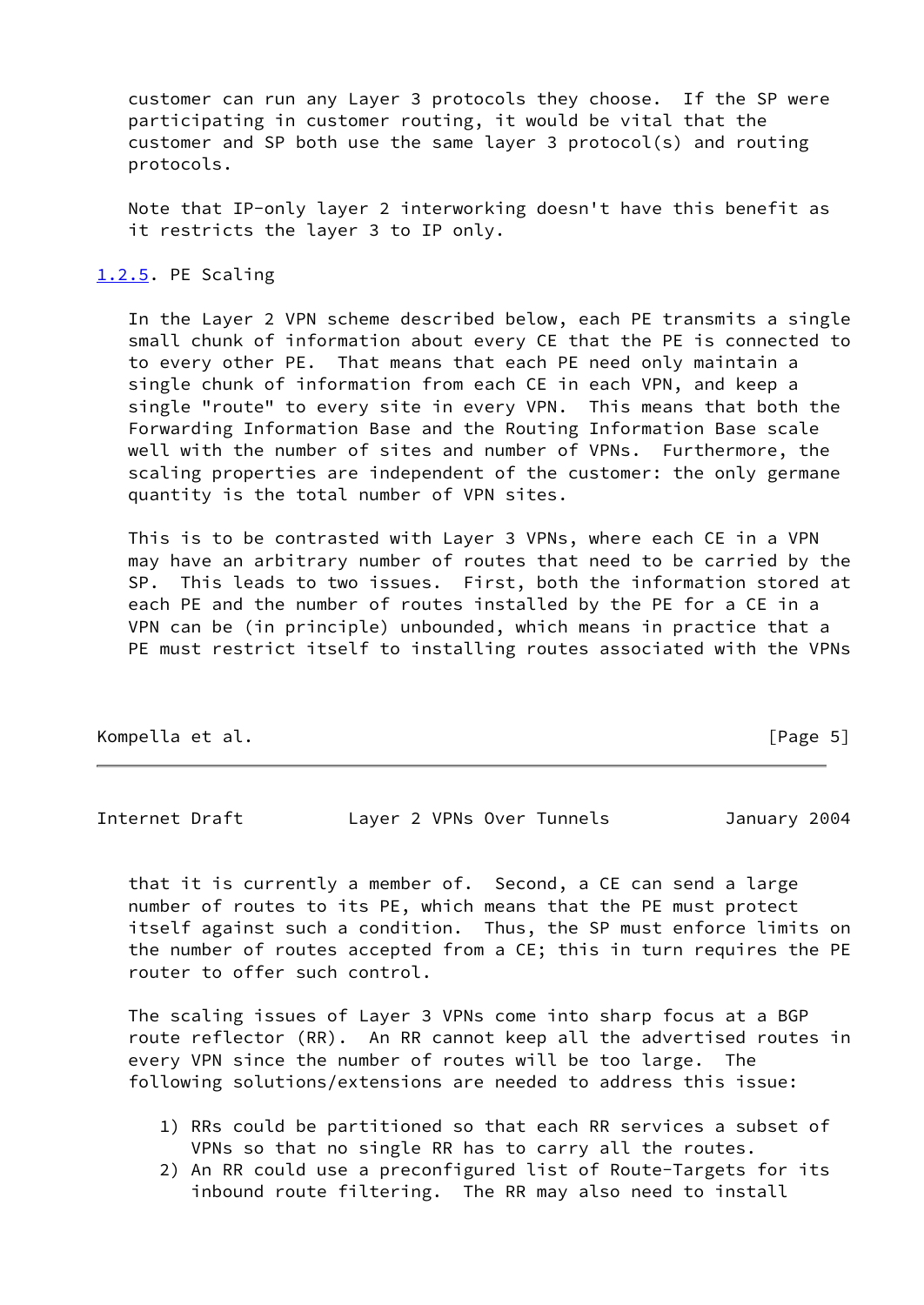Outbound Route Filters [\[BGP-ORF](#page-27-1)] which contain the above list of Route-Targets on each of its peers so that they do not send unnecessary VPN routes. This method also requires significant extensions along with the fact that multiple RRs are needed to service different sets of VPNs.

### <span id="page-6-0"></span>[1.2.6](#page-6-0). Ease of Configuration

 Configuring traditional Layer 2 VPNs was a burden primarily because of the O(n\*n) nature of the task. If there are n CEs in a Frame Relay VPN, say full-mesh connected, n\*(n-1)/2 DLCI PVCs must be provisioned across the SP network. At each CE, (n-1) DLCIs must be configured to reach each of the other CEs. Furthermore, when a new CE is added, n new DLCI PVCs must be provisioned; also, each existing CE must be updated with a new DLCI to reach the new CE.

 In our proposal, PVCs are tunnelled across the SP network. The tunnels used are provisioned independent of the L2VPNs, using signalling protocols (in case of MPLS, LDP or RSVP-TE can be used), or set up by configuration; and the number of tunnels is independent of the number of L2VPNs. This reduces a large part of the provisioning burden.

 Furthermore, we assume that DLCIs at the CE edge are relatively cheap; and VPN labels in the SP network are cheap. This allows the SP to "over-provision" VPNs: for example, allocate 50 CEs to a VPN when only 20 are needed. With this over-provisioning, adding a new CE to a VPN requires configuring just the new CE and its associated PE; existing CEs and their PEs need not be re-configured. Note that if DLCIs at the CE edge are expensive, e.g. if these DLCIs are provisioned across a switched network, one could provision them as and when needed, at the expense of extra configuration. This need not still result in extra state in the SP network, i.e. an intelligent

| Kompella et al. |  |  | [Page 6] |  |
|-----------------|--|--|----------|--|
|                 |  |  |          |  |

Internet Draft Layer 2 VPNs Over Tunnels January 2004

implementation can allow overprovisioning of the pool of VPN labels.

<span id="page-6-1"></span>[1.3](#page-6-1). Advantages of Layer 3 VPNs

Layer 3 VPNs ([[IPVPN\]](#page-28-1) in particular) offer a good solution when the customer traffic is wholly IP, customer routing is reasonably simple, and the customer sites connect to the SP with a variety of Layer 2 technologies.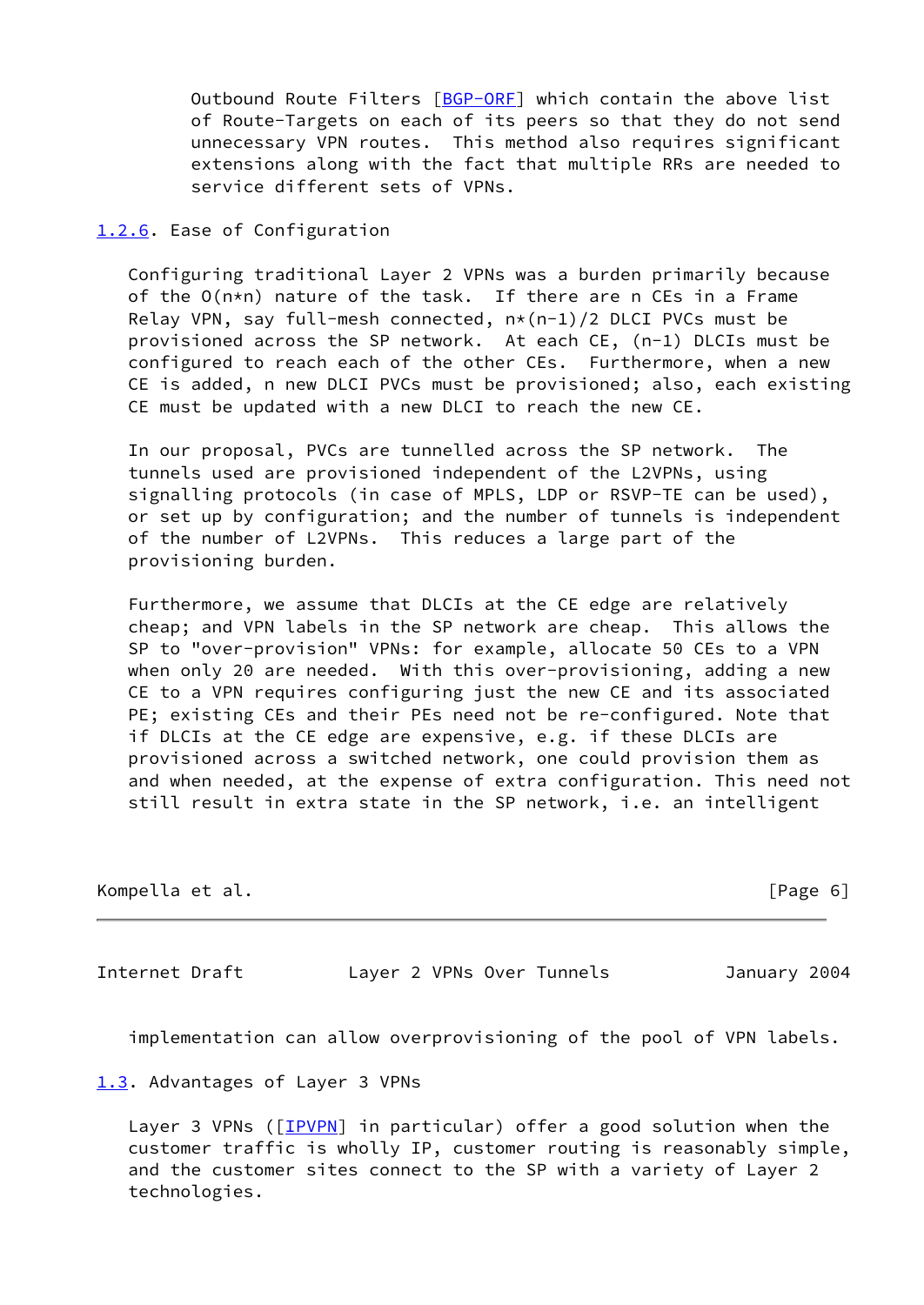#### <span id="page-7-0"></span>[1.3.1](#page-7-0). Layer 2 Independence

 One major restriction in a Layer 2 VPN is that the Layer 2 medium with which the various sites of a single VPN connect to the SP must be uniform. On the other hand, the various sites of a Layer 3 VPN can connect to the SP with any supported media; for example, some sites may connect with Frame Relay circuits, and others with Ethernet.

 This restriction of layer 2 VPN is alleviated by the IP-only layer 2 interworking proposed in this document. This comes at the cost of losing the layer 3 independence.

 A corollary to this is that the number of sites that can be in a Layer 2 VPN is determined by the number of Layer 2 circuits that the Layer 2 technology provides. For example, if the Layer 2 technology is Frame Relay with 2-octet DLCIs, a CE can connect to at most about a thousand other CEs in a VPN.

### <span id="page-7-1"></span>[1.3.2](#page-7-1). SP Routing as Added Value

 Another problem with Layer 2 VPNs is that the CE router in a VPN must be able to deal with having N routing peers, where N is the number of sites in the VPN. This can be alleviated by manipulating the topology of the VPN. For example, a hub-and-spoke VPN architecture means that only one CE router (the hub) needs to deal with N neighbors. However, in a Layer 3 VPN, a CE router need only deal with one neighbor, the PE router. Thus, the SP can offer Layer 3 VPNs as a value-added service to its customers.

 Moreover, with layer 2 VPNs it is up to a customer to build and operate the whole network. With Layer 3 VPNs, a customer is just responsible for building and operating routing within each site, which is likely to be much simpler than building and operating routing for the whole VPN. That, in turn, makes Layer 3 VPNs more suitable for customers who don't have sufficient routing expertise, again allowing the SP to provide added value.

As mentioned later, multicast routing and forwarding is another

Kompella et al. [Page 7]

Internet Draft Layer 2 VPNs Over Tunnels January 2004

value-added service that an SP can offer.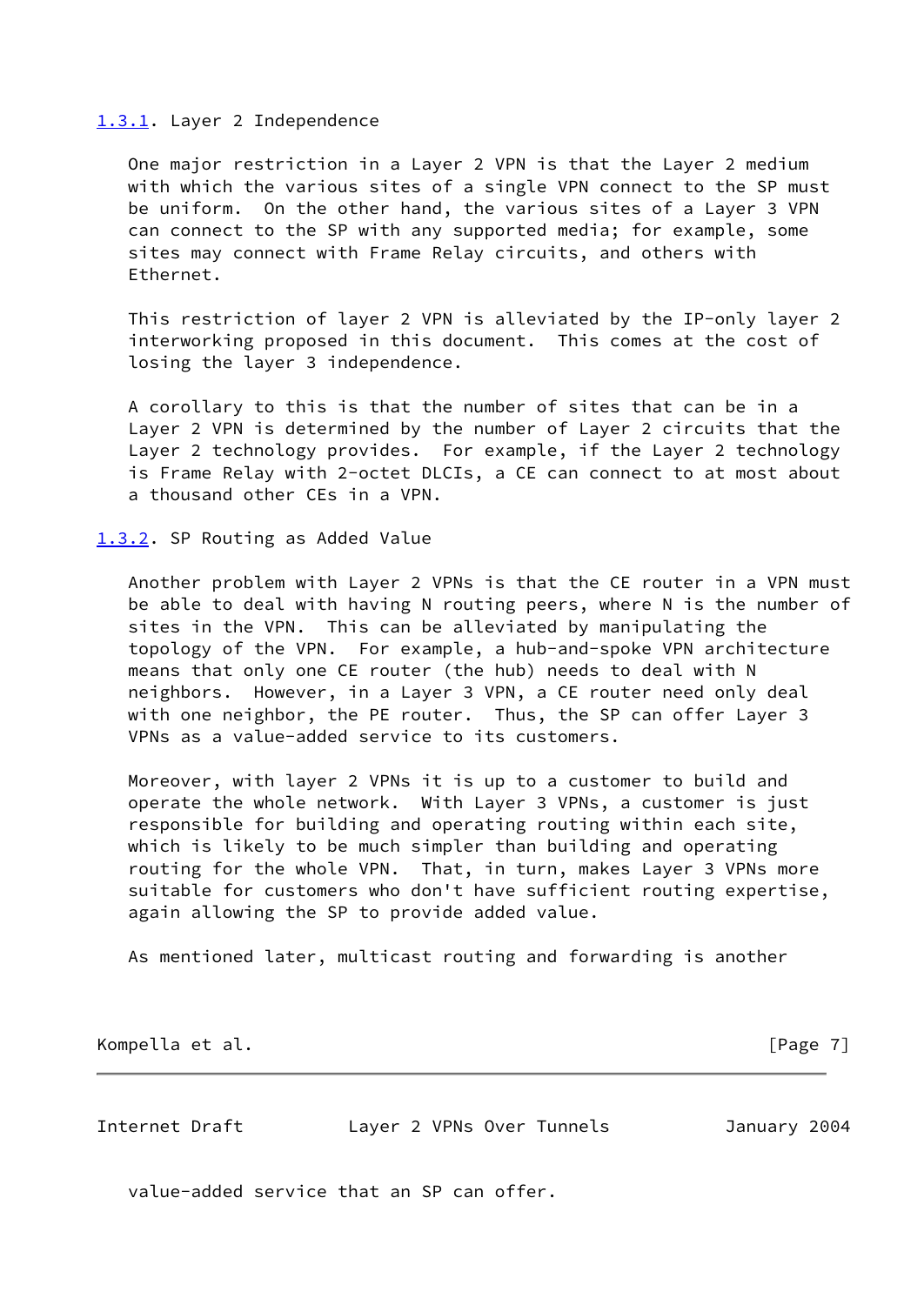# <span id="page-8-0"></span>[1.3.3](#page-8-0). Class-of-Service

 Class-of-Service issues have been addressed for Layer 3 VPNs. Since the PE router has visibility into the network layer (IP), the PE router can take on the tasks of CoS classification and routing. This restriction on layer 2 VPNs is again eased in the case of IP-only layer 2 interworking, as the PE router has visibility into the network layer (IP).

#### <span id="page-8-1"></span>[1.4](#page-8-1). Multicast Routing

 There are two aspects to multicast routing that we will consider. On the protocol front, supporting IP multicast in a Layer 3 VPN requires PE routers to participate in the multicast routing instance of the customer, and thus keep some related state information.

 In the Layer 2 VPN case, the CE routers run native multicast routing directly. The SP network just provides pipes to connect the CE routers; PEs are unaware whether the CEs run multicast or not, and thus do not have to participate in multicast protocols or keep multicast state information.

 On the forwarding front, in a Layer 3 VPN, CE routers do not replicate multicast packets; thus, the CE-PE link carries only one copy of a multicast packet. Whether replication occurs at the ingress PE, or somewhere within the SP network depends on the sophistication of the Layer 3 VPN multicast solution. The simple solution where a PE replicates packets for each of its CEs may place considerable burden on the PE. More complex solutions may require VPN multicast state in the SP network, but may significantly reduce the traffic in the SP network by delaying packet replication until needed.

 In a Layer 2 VPN, packet replication occurs at the CE. This has the advantage of distributing the burden of replication among the CEs rather than focusing it on the PE to which they are attached, and thus will scale better. However, the CE-PE link will need to carry the multiple copies of multicast packets.

 Thus, just as in the case of unicast routing, the SP has the choice to offer a value-added service (multicast routing and forwarding) at some cost (multicast state and packet replication) using a Layer 3 VPN, or to keep it simple and use a Layer 2 VPN.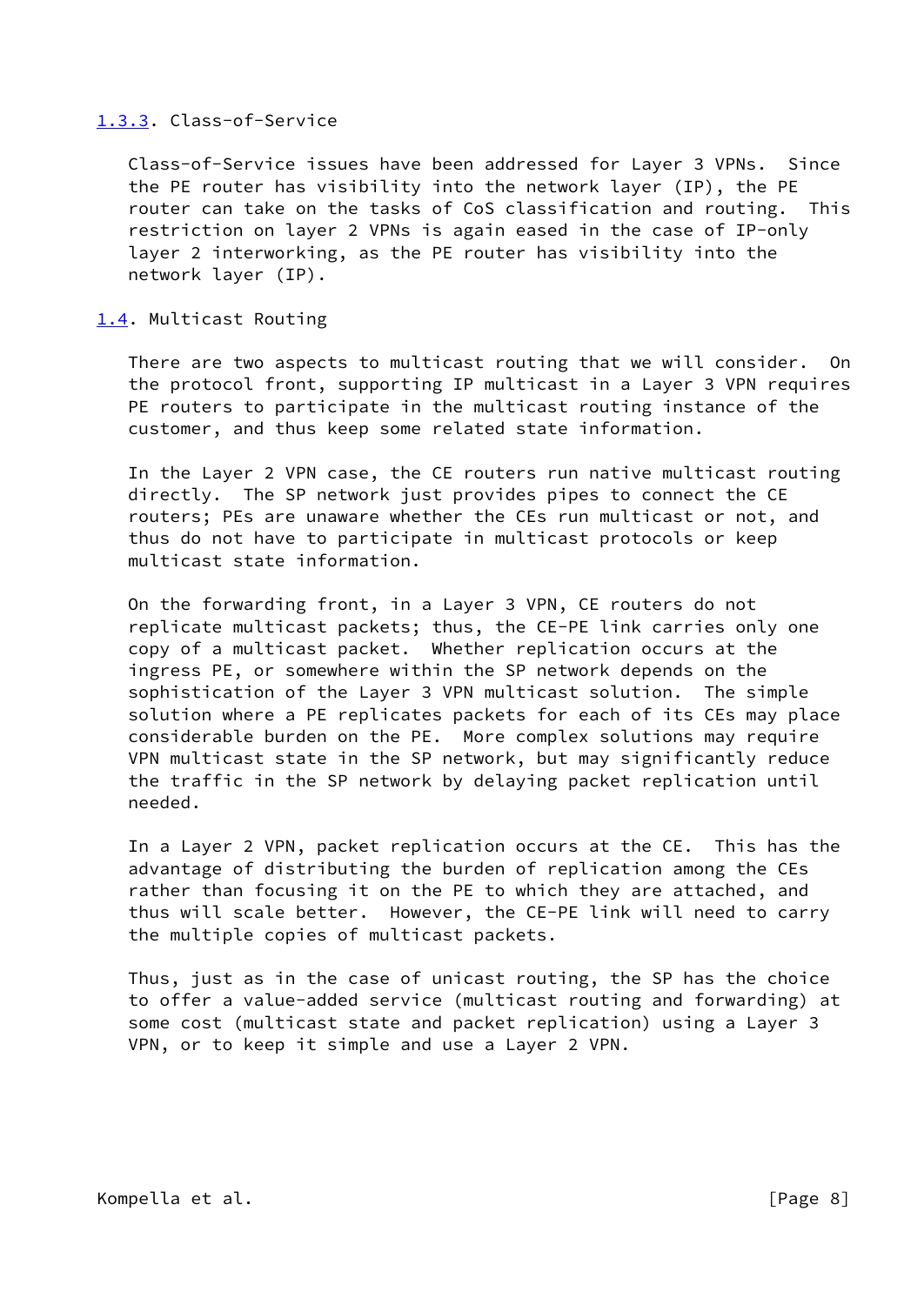Internet Draft Layer 2 VPNs Over Tunnels January 2004

<span id="page-9-0"></span>[2](#page-9-0). Contributors

The following contributed to this document.

 Manoj Leelanivas, Juniper Networks Quaizar Vohra, Juniper Networks Javier Achirica, Telefonica Ronald Bonica, MCI Dave Cooper, Global Crossing Chris Liljenstolpe, C&W Eduard Metz, KPN Dutch Telecom Hamid Ould-Brahim, Nortel Chandramouli Sargor, CoSine Himanshu Shah, Ciena Vijay Srinivasan, CoSine Zhaohui Zhang, Juniper Networks

<span id="page-9-1"></span>[3](#page-9-1). Operation of a Layer 2 VPN

 The following simple example of a customer with 4 sites connected to 3 PE routers in a Service Provider network will hopefully illustrate the various aspects of the operation of a Layer 2 VPN. For simplicity, we assume that a full-mesh topology is desired.

 In what follows, Frame Relay serves as the Layer 2 medium, and each CE has multiple DLCIs to its PE, each to connect to another CE in the VPN. If the Layer 2 medium were ATM, then each CE would have multiple VPI/VCIs to connect to other CEs. For PPP and Cisco HDLC, each CE would have multiple physical interfaces to connect to other CEs. In the case of IP-only layer 2 interworking, each CE could have a mix of one or more of the above layer 2 mediums to connect to other CEs.

<span id="page-9-2"></span>[3.1](#page-9-2). Network Topology

 Consider a Service Provider network with edge routers PE0, PE1, and PE2. Assume that PE0 and PE1 are IGP neighbors, and PE2 is more than one hop away from PE0.

 Suppose that a customer C has 4 sites S0, S1, S2 and S3 that C wants to connect via the Service Provider's network using Frame Relay. Site S0 has CE0 and CE1 both connected to PE0. Site S1 has CE2 connected to PE0. Site S2 has CE3 connected to PE1 and CE4 connected to PE2. Site S3 has CE5 connected to PE2. (See the Figure 1 below.) Suppose further that C wants to "over-provision" each current site,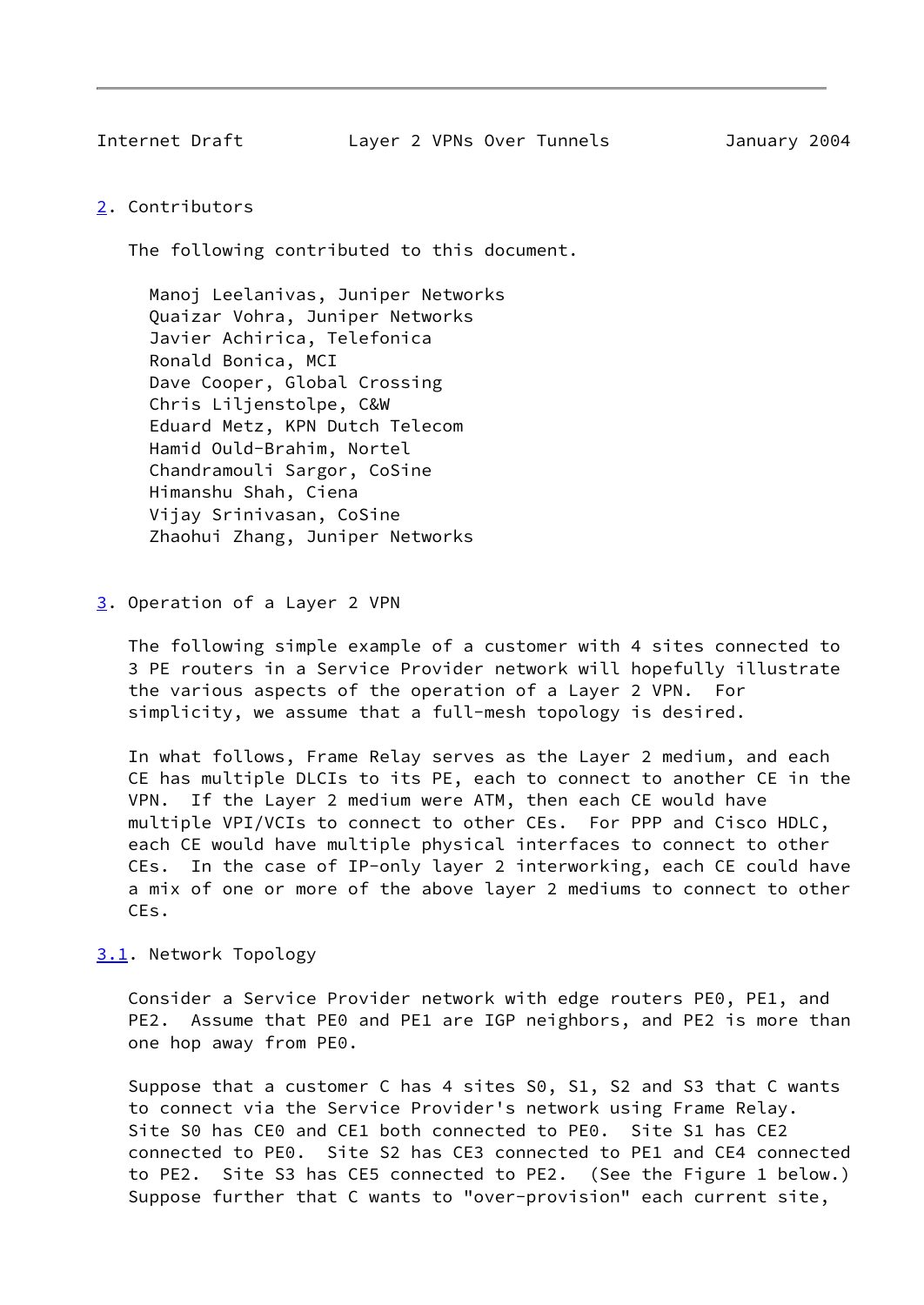in expectation that the number of sites will grow to at least 10 in the near future. However, CE4 is only provisioned with 9 DLCIs.

Kompella et al. **[Page 9]** 

Internet Draft Layer 2 VPNs Over Tunnels January 2004

(Note that the signalling mechanism discussed in [section 7](#page-26-0) will allow a site to grow in terms of connectivity to other sites at a later point of time at the cost of additional signalling, i.e., over provisioning is not a must but a recommendation).

 Suppose finally that CE0 and CE2 have DLCIs 100 through 109 free; CE1 and CE3 have DLCIs 200 through 209 free; CE4 has DLCIs 107, 209, 265, 301, 414, 555, 654, 777 and 888 free; and CE5 has DLCIs 417-426.

#### <span id="page-10-0"></span>[3.2](#page-10-0). Configuration

 The following sub-sections detail the configuration that is needed to provision the above VPN. For the purpose of exposition, we assume that the customer will connect to the SP with Frame Relay circuits, and that the customer's IGP of choice is OSPF.

While we focus primarily on the configuration that an SP has to do, we touch upon the configuration requirements of CEs as well. The main point of contact in CE-PE configuration is that both must agree on the DLCIs that will be used on the interface connecting them.

 If the PE-CE connection is Frame Relay, it is recommended to run LMI between the PE and CE with the PE as DCE and the CE as DTE. For the case of ATM VCs, OAM cells may be used; for PPP and Cisco HDLC, keepalives may be used. The PPP and cisco hdlc keepalives could be between local and remote CE if both CEs connect via the same layer 2 medium.

 In case of IP-only layer 2 interworking, if CE1, attached to PE0, connects to CE3, attached to PE1, via an L2VPN circuit, the layer 2 medium between CE1 and PE0 is independent of the layer 2 medium between CE3 and PE1. Each side will run its own layer 2 specific link management protocol, e.g., LMI, LCP, etc. PE0 will inform PE1 about the status of its local circuit to CE1 via the circuit status vector TLV defined in [section 7.](#page-26-0) Similarly PE1 will inform PE0 about the status of its local circuit to CE3.

<span id="page-10-1"></span>[3.2.1](#page-10-1). CE Configuration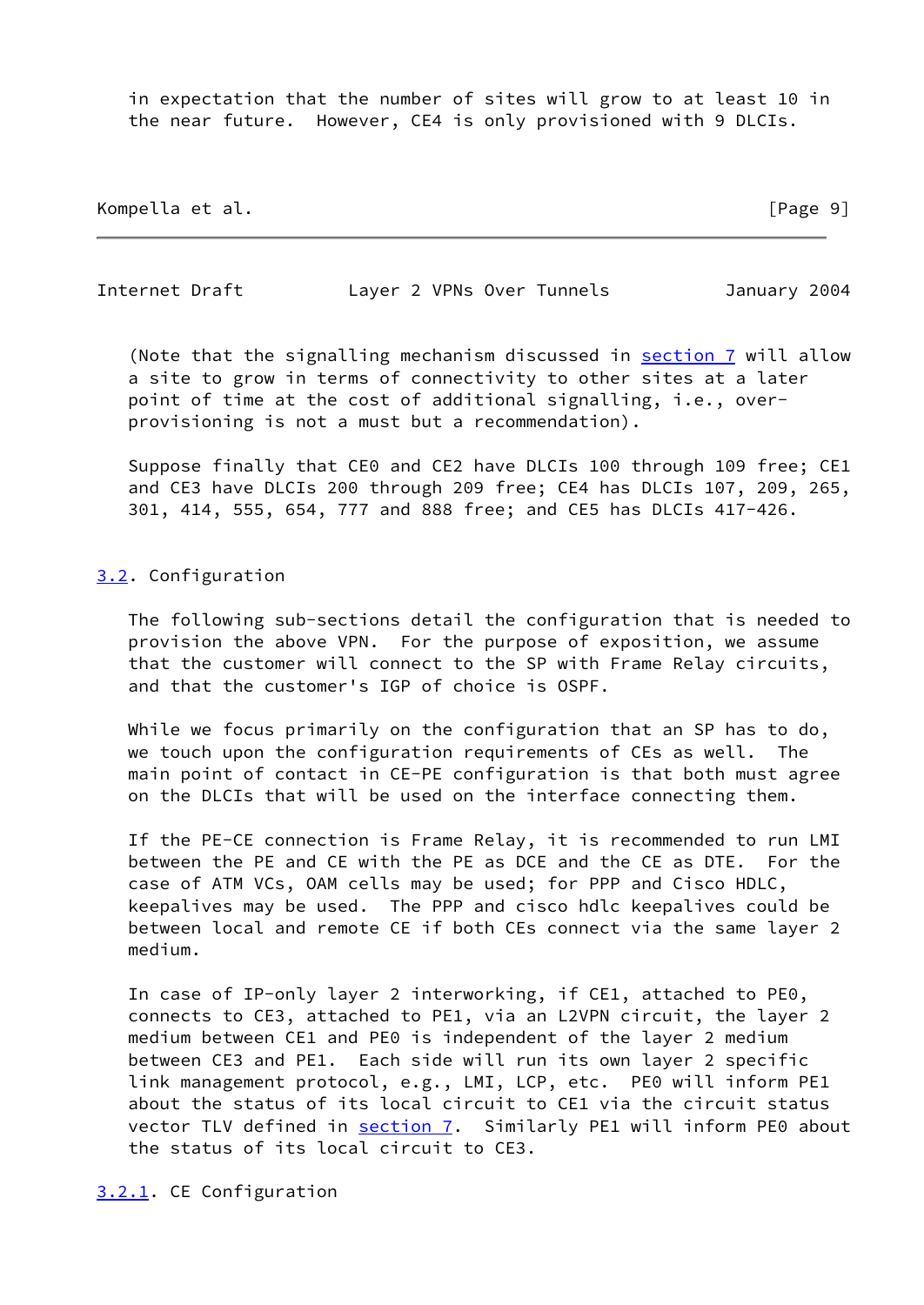Each CE that belongs to a VPN is given a "CE ID". CE IDs must be unique in the context of a VPN. We assume that the CE ID for CE-k is k.

 Each CE is configured to communicate with its corresponding PE with the set of DLCIs given above; for example, CE0 is configured with DLCIs 100 through 109. OSPF is configured to run over each DLCI. In general, a CE is configured with a list of circuits, all with the

Kompella et al. [Page 10]

Internet Draft Layer 2 VPNs Over Tunnels January 2004

Figure 1: Example Network Topology

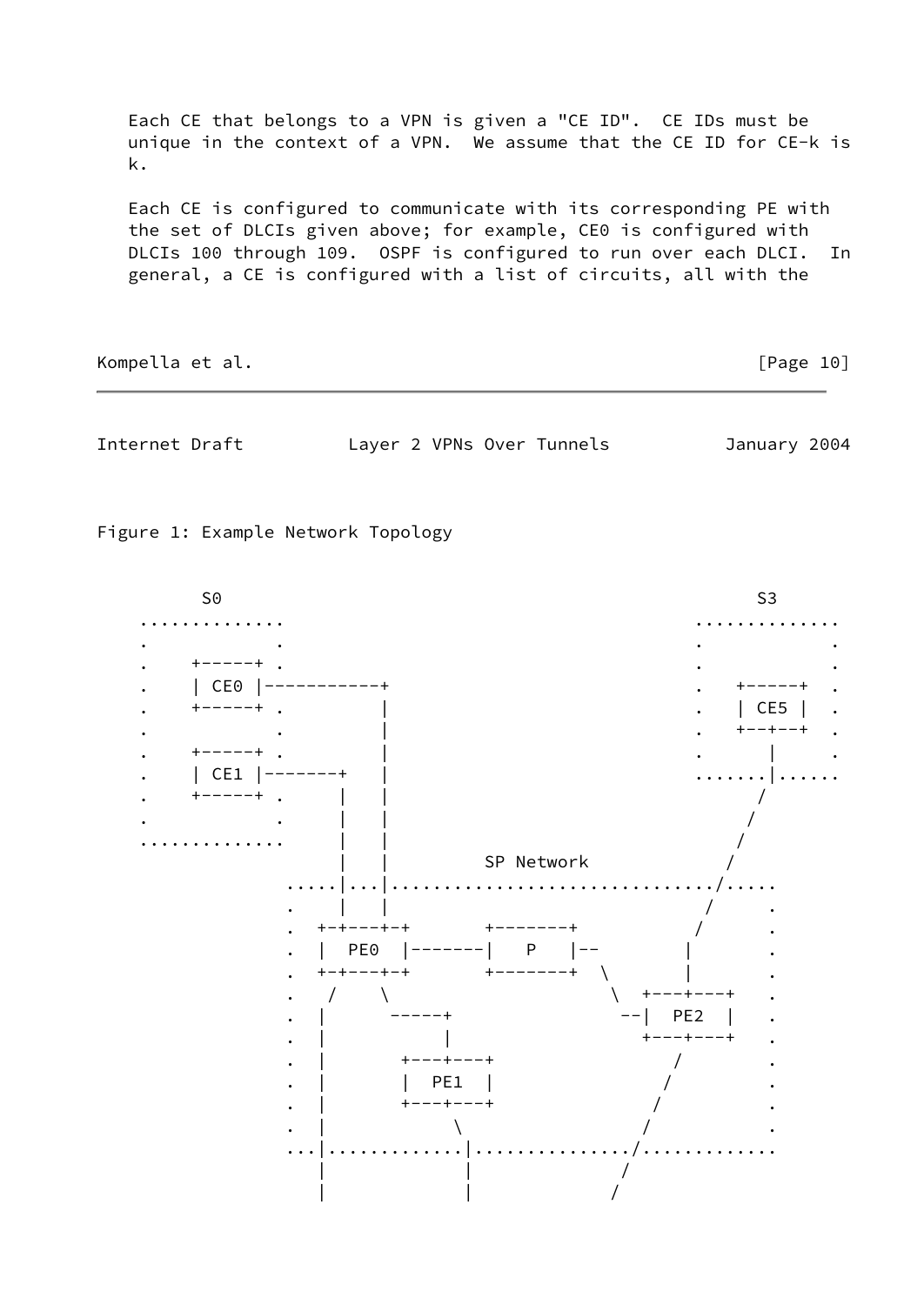| - S 1           | S2                                                                                                   |
|-----------------|------------------------------------------------------------------------------------------------------|
| .               |                                                                                                      |
|                 | $\mathbf{I}$ and $\mathbf{I}$ and $\mathbf{I}$ and $\mathbf{I}$<br><b>Contract Contract Contract</b> |
| $+ - - - - +$ . | . +--+--+ +--+--+                                                                                    |
| . $ CE2 -----+$ | . $\vert$ CE3 $\vert$   CE4                                                                          |
| . +-----+ .     | キーーーーーキ<br>$\cdot$ +-----+                                                                           |
|                 |                                                                                                      |
|                 |                                                                                                      |

 same layer 2 encapsulation type, e.g., DLCIs, VCIs, physical PPP interface etc. (IP-only layer 2 interworking allows a mix of layer 2 encapsulation types). The size of this list/set determines the number of remote CEs a given CE can communicate with. Denote the size of this list/set as the CE's range.

Kompella et al. [Page 11]

Internet Draft Layer 2 VPNs Over Tunnels January 2004

 Each CE also "knows" which DLCI connects it to each other CE. A simple algorithm is to use the CE ID of the other CE as an index into the DLCI list this CE has (with zero-based indexing, i.e., 0 is the first index). For example, CE0 is connected to CE3 through its fourth DLCI, 103; CE4 is connected to CE2 by the third DLCI in its list, namely 265. This is the methodology used in the examples below; the actual methodology used to pick the DLCI to be used is a local matter; the key factor is that CE-k may communicate with CE-m using a different DLCI from the DLCI that CE-m uses to communicate to CE-k, i.e., the SP network effectively acts as a giant Frame Relay switch. This is very important, as it decouples the DLCIs used at each CE site, making for much simpler provisioning.

# <span id="page-12-0"></span>[3.2.2](#page-12-0). PE Configuration

 Each PE is configured with the VPNs in which it participates. Each VPN is configured with a Route Target community [\[IPVPN](#page-28-1)] which uniquely identifies the VPN within the SP network. For each VPN, the PE has a list of CEs, which are members of that VPN. For each CE, the PE knows the CE ID, its range and which DLCIs to expect from the CE.

<span id="page-12-1"></span>[3.2.3](#page-12-1). Adding a New Site

The first step in adding a new site to a VPN is to pick a new CE ID.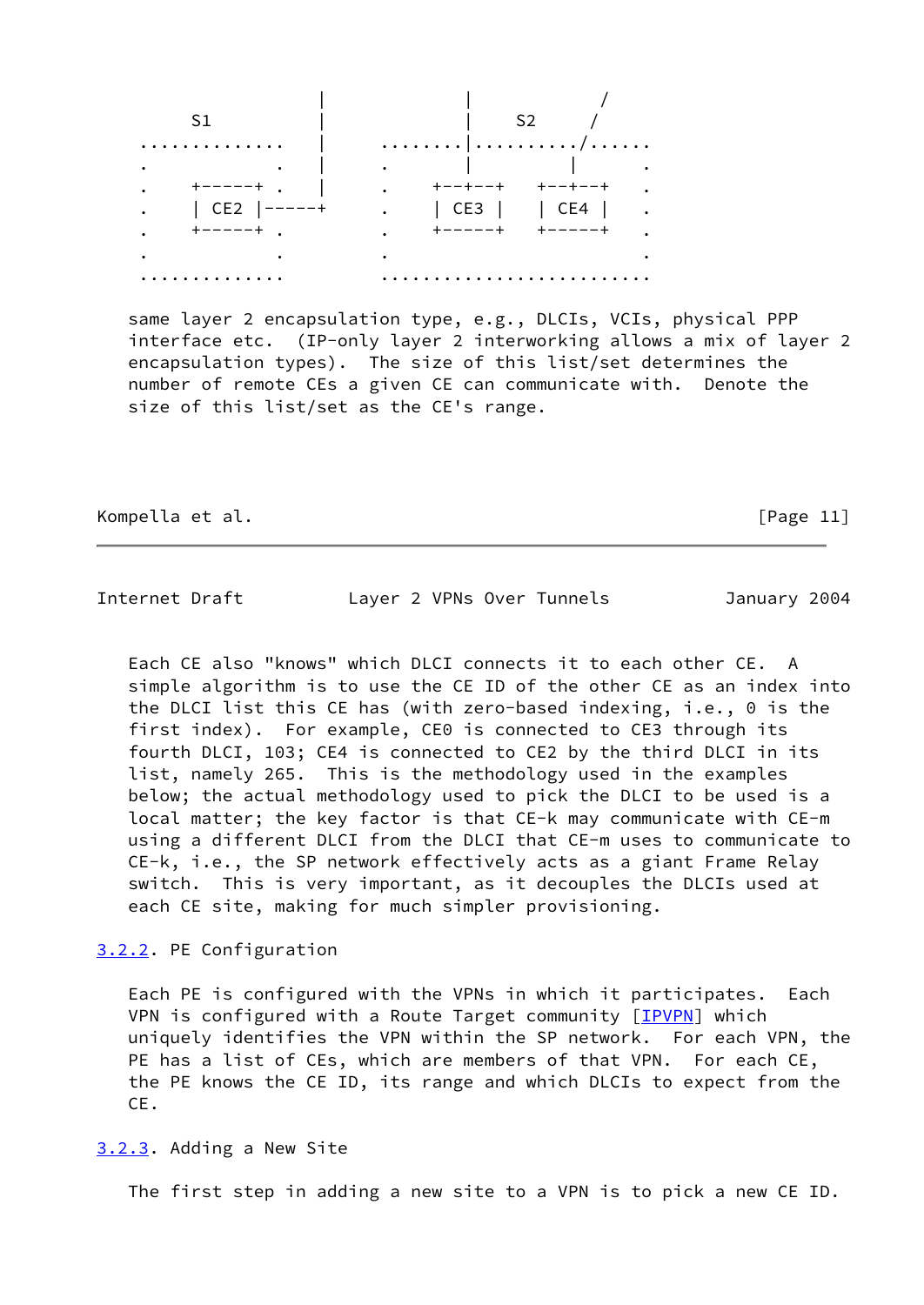If all current members of the VPN are over-provisioned, i.e., their range includes the new CE ID, adding the new site is a purely local task. Otherwise, the sites whose range doesn't include the new CE ID and wish to communicate directly with the new CE must have their ranges increased by allocating additional local circuits to incorporate the new CE ID.

 The next step is ensuring that the new site has the required connectivity (see below). This may require tweaking the connectivity mechanism; however, in several common cases, the only configuration needed is local to the PE to which the CE is attached.

 The rest of the configuration is a local matter between the new CE and the PE to which it is attached.

 It bears repeating that the key to making additions easy is over provisioning and the algorithm for mapping a CE-id to a DLCI which is used for connecting to the corresponding CE. However, what is being over-provisioned is the number of DLCIs/VCIs that connect the CE to the PE. This is a local matter, and generally is not an issue.

Kompella et al. [Page 12]

Internet Draft Layer 2 VPNs Over Tunnels January 2004

<span id="page-13-0"></span>[3.3](#page-13-0). PE Information Exchange

When a PE is configured with all the needed information for a CE, it first of all chooses a contiguous set of n labels, where n is the CE's initial range. Denote a contiguous set of labels by a label block. Call the smallest label in this label-block the label-base and the number of labels in the label-block as label-range.

 To allow a CE to grow its connectivity at a later point of time additional DLCIs might be added between the CE and its PE. To advertise the additional capacity of a CE without disrupting existing connectivity to the site, a new label-block is picked with k labels, where k is the the number of additional circuits. This process might be repeated several times as and when a CE's range needs growing.

 The PE then advertises for this CE all its label-blocks. Each label block is propagated in a separate BGP NLRI (see figure 3). This is the basic Layer 2 VPN advertisement. This same advertisement is sent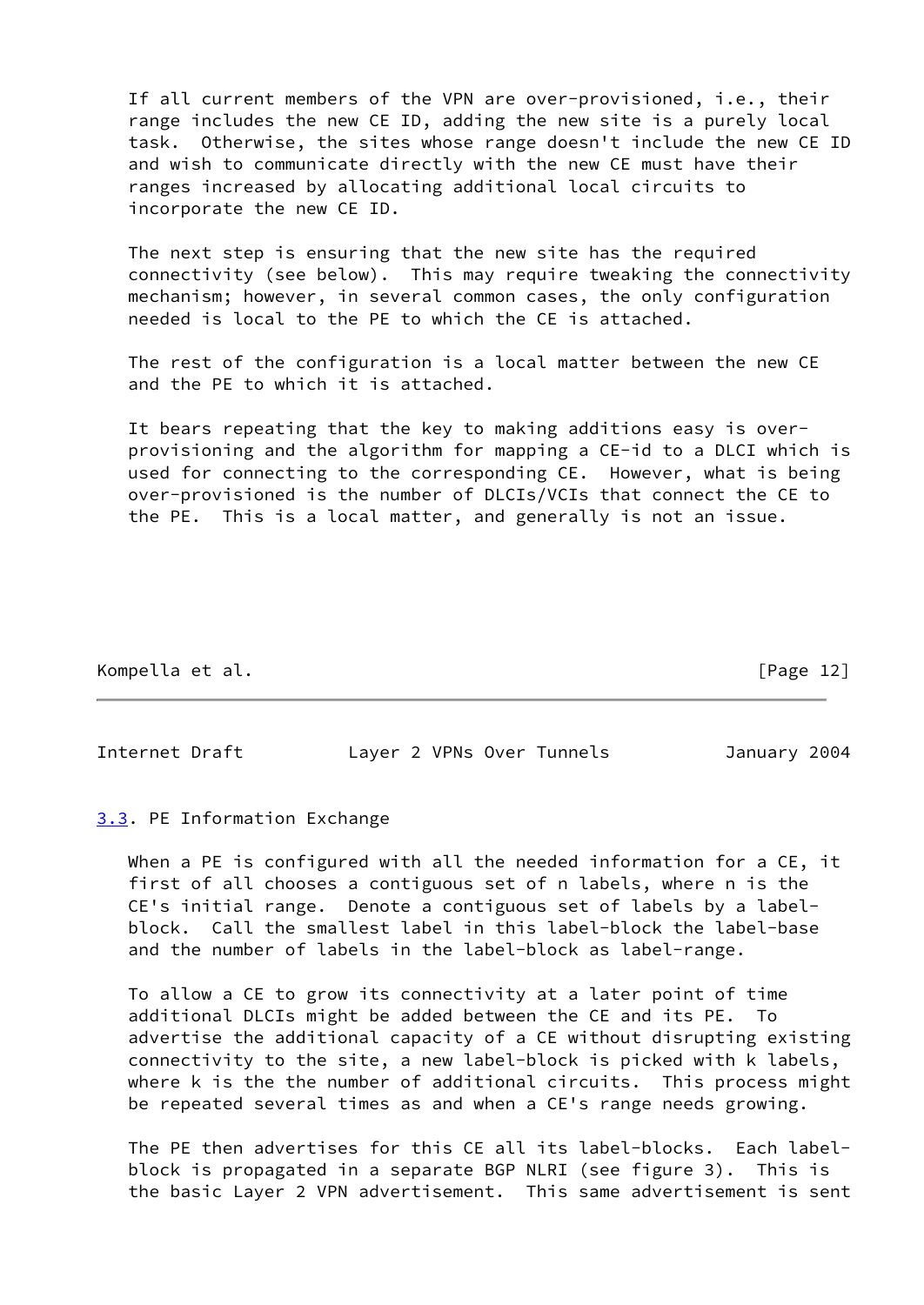to all other PEs. Note that PEs that may not be part of the VPN can receive and keep this information, in case at some future point, a CE connected to the PE joins the VPN.

 So as to be able to distinguish between the multiple label-blocks of a given CE, notion of a block offset is introduced. The block offset identifies the position of a given label-block in the set of label blocks of a given CE. A remote site with CE ID m will connect to this CE using a label selected from one of the label blocks such that the following condition holds true for that label-block :

block offset <= m < block offset + label-range

 If the PE-CE physical link goes down, or the CE configuration is removed, all its advertised label-blocks are withdrawn.

 Note that an implementation can easily allow allocation of a label block which is larger than the actual number of DLCIs provisioned. This allows DLCIs to be provisioned as and when needed without increasing the state in the network, at the cost of extra signalling and configuration.

<span id="page-14-0"></span>[3.3.1](#page-14-0). PE Advertisement Processing

 When a PE receives a Layer 2 VPN advertisement, it checks if the received Route Target community matches any VPN that it is a member of. If not, the PE may store the advertisement for future use, or may discard it. Since we use BGP as the auto-discovery and signalling protocol, a PE can use the BGP Route Refresh capability to learn all the discarded advertisements pertaining to a VPN at a later

Kompella et al. [Page 13]

Internet Draft Layer 2 VPNs Over Tunnels January 2004

time, when the VPN is configured on the PE.

 Otherwise, suppose the advertisement is from PE A for VPN X, CE m, and a label-block Lm. Add this label-block to the existing label blocks for CE m in VPN X. For the purpose of further discussion we denote a label-block from CE m as Lm. Denote Lm's block offset as LOm, label-base as LBm, and label-range as LRm.

 For each CE that the receiving PE B is connected to that is a member of VPN X, PE B does the following.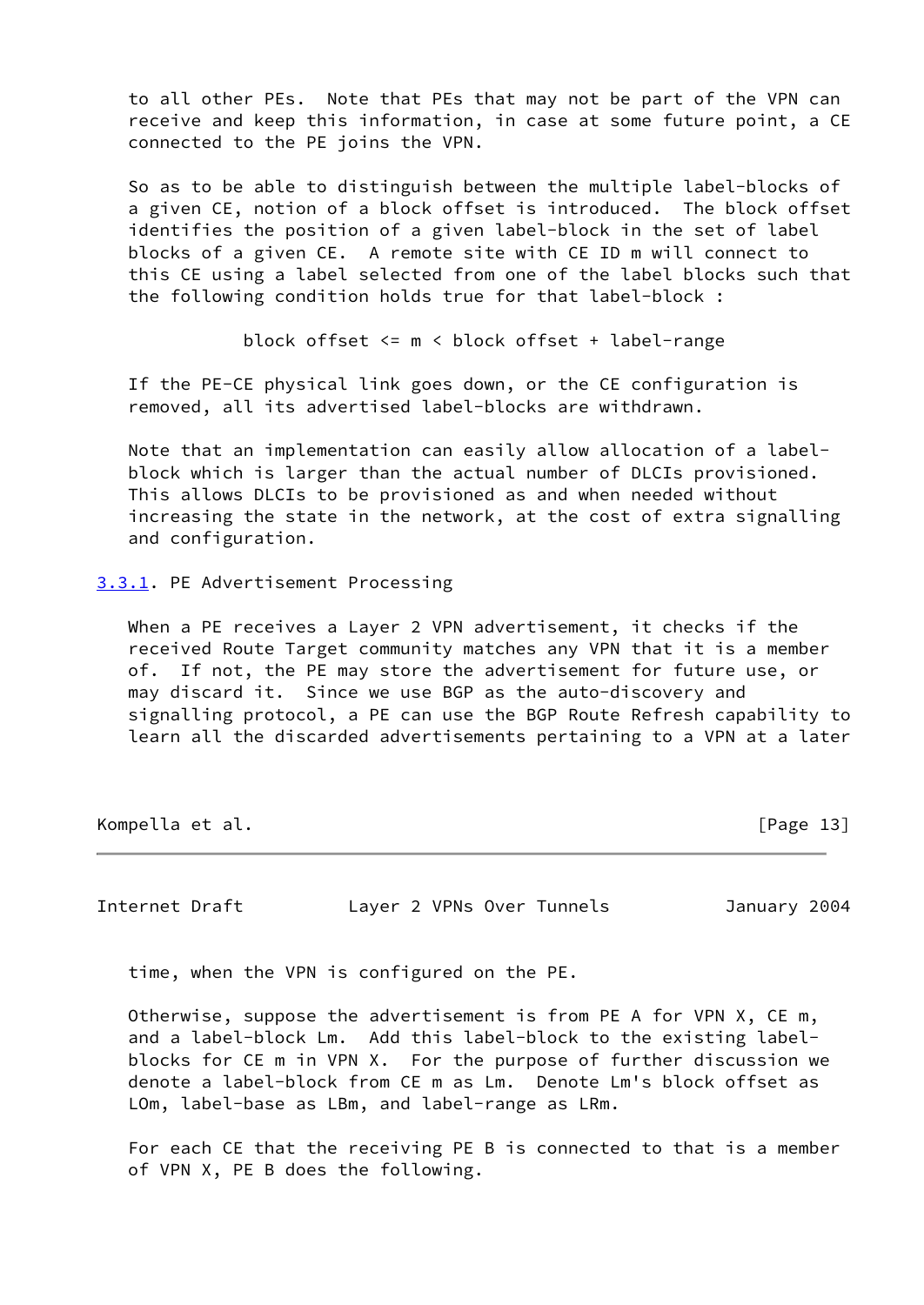- 0) Look up the configuration information associated with the CE. If the encapsulation type for VPN X in the advertisement does not match the configured encapsulation type for VPN X, stop. (Note that for IP-only layer 2 interworking a separate encapsulation type is defined).
- 1) Say the configured CE ID is k, and the DLCI list is Dk[]. A label-block of k is denoted by Lk. Denote Lk's block offset as LOk, label-base as LBk, and label-range as LRk.
- 2) Check if  $k = m$ . If so, issue an error: "CE ID  $k$  has been allocated to two CEs in VPN X (check CE at PE A)". Stop.
- 3) Search among all the label-blocks from m for one which satisfies LOm <= k < LOm + LRm. If none found, issue a warning : "Cannot communicate with CE m (PE A) of VPN X: outside range" and stop. Otherwise let Lm be the label-block found.
- 4) Search among all the label-blocks of k for one which satisfies LOk <= m < LOk + LRk. If none found, issue a warning : "Cannot communicate with CE m (PE A) of VPN X: outside range" and stop. Otherwise let Lk be the label-block found.
- 5) Look in the appropriate table to see which label-stack will get to PE A. This is the "tunnel" label-stack, Z.
- 6) The DLCI that CE-k will use to talk to CE-m is Dk[m]. Then "VPN" label for sending packets to  $CE-m$  is ( $LBm + k - LOm$ ) if The "VPN" label on which to expect packets from CE-m is  $(LBk + m - L0k)$ .
- 7) Install a "route" such that packets from CE-k with DLCI Dk[m] will be sent with tunnel label-stack Z, VPN label (LBm + k - LOm). Also, install a route such that packets received with label (LBk +  $m - L0k$ ) will be mapped to DLCI Dk[m] and be sent to CE k.
- 8) Activate DLCI Dk[m] to the CE. This can be done using LMI.

 If an advertisement is withdrawn, the appropriate DLCIs must be de activated, and the corresponding routes must be removed from the forwarding table.

# Kompella et al. [Page 14]

Internet Draft Layer 2 VPNs Over Tunnels January 2004

<span id="page-15-0"></span>[3.3.2](#page-15-0). Example of PE Advertisement Processing

 Consider the example network of Figure 1. Let S0, S1, S2 and S3 belong to the same VPN, say VPN1. Suppose PE2 receives an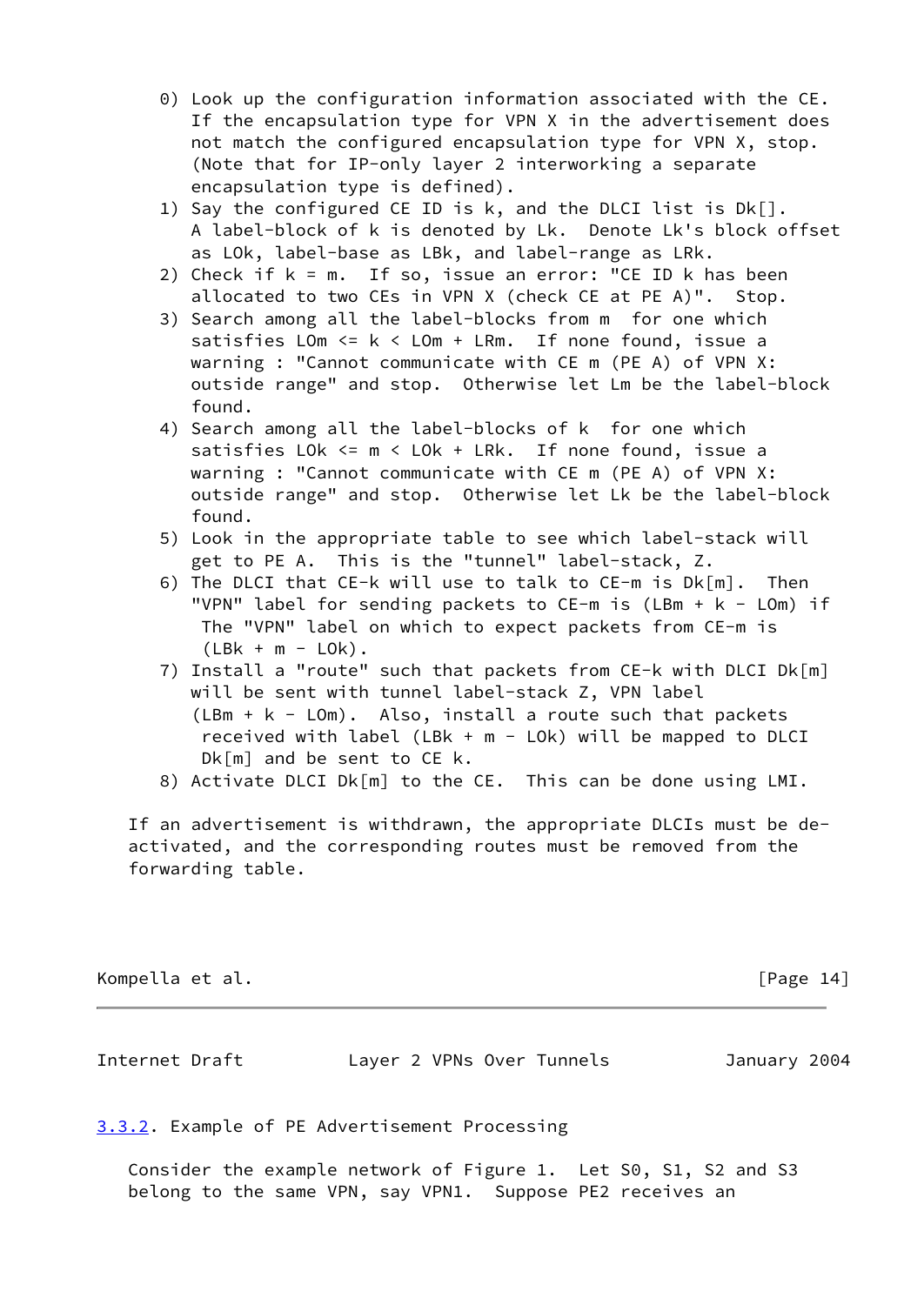advertisement from PE0 for VPN1, CE ID 0 and a label block L0 with block offset LO0 = 0, label-range LR0 = 10 and label base LB0 = 1000. Since PE2 is connected to CE4 which is also in VPN1, PE2 does the following:

- 0) Look up the configuration information associated with CE4. The advertised encapsulation type matches the configured encapsulation type (both are Frame Relay), so proceed.
- 1) CE4 is configured with DLCI list D4[] is [ 107, 209, 265, 301, 414, 555, 654, 777, 888]. A label-block L4 is allocated to CE4 with block offset LO4 = 0, label-range LR4 = 9 and a label-base LB4 = 4000
- 2) CE0 and CE4 have ids 0 and 4 respectively, so step 2 of 4.3.1 is skipped.
- 3) Since CE4's id falls in the label-block L0 from CE0, i.e. LO0 <= 4 < LO0 + LR0, L0 is the label-block selected in step 3 of 4.3.1
- 4) Since CE0's id falls in the label-block L4 of CE4, i.e. LO4 <= 0 < LO4 + LR4, L4 is the label-block selected in step 4 of 4.3.1
- 5) Look in the appropriate table on PE2 to see which tunnel label-stack will get to PE0. Let the label-stack be a single label, 10001.
- 6) The DLCI that CE4 will use to talk to CE0 is D4[0], i.e., 107. The VPN label for sending packets to CE0 is (LB0 + 4 - LO0), i.e 1004. The VPN label on which to expect packets from CE0 is (LB4 + 0 - LO4), i.e., 4000.
- 7) Install a "route" such that packets from CE4 with DLCI 107 will be sent with top label 10001, VPN label 1004. Also, install a route such that packets received with label 4000 will be mapped to DLCI 107 and be sent to CE4.
- 8) Activate DLCI 107 to CE4.

 Since CE5 is also attached to PE2, PE2 needs to do processing similar to the above for CE5.

 Similarly, when PE0 receives an advertisement from PE2 for VPN1, CE4, with and a label block L4 with block offset LO4 = 0, label-range LR4 = 9 and label base LB4 = 4000. PE0 processes the advertisement for CE0 (and CE1, which is also in VPN1).

 0) Look up the configuration information associated with CE0. The advertised encapsulation type matches the configured encapsulation type (both are Frame Relay), so proceed.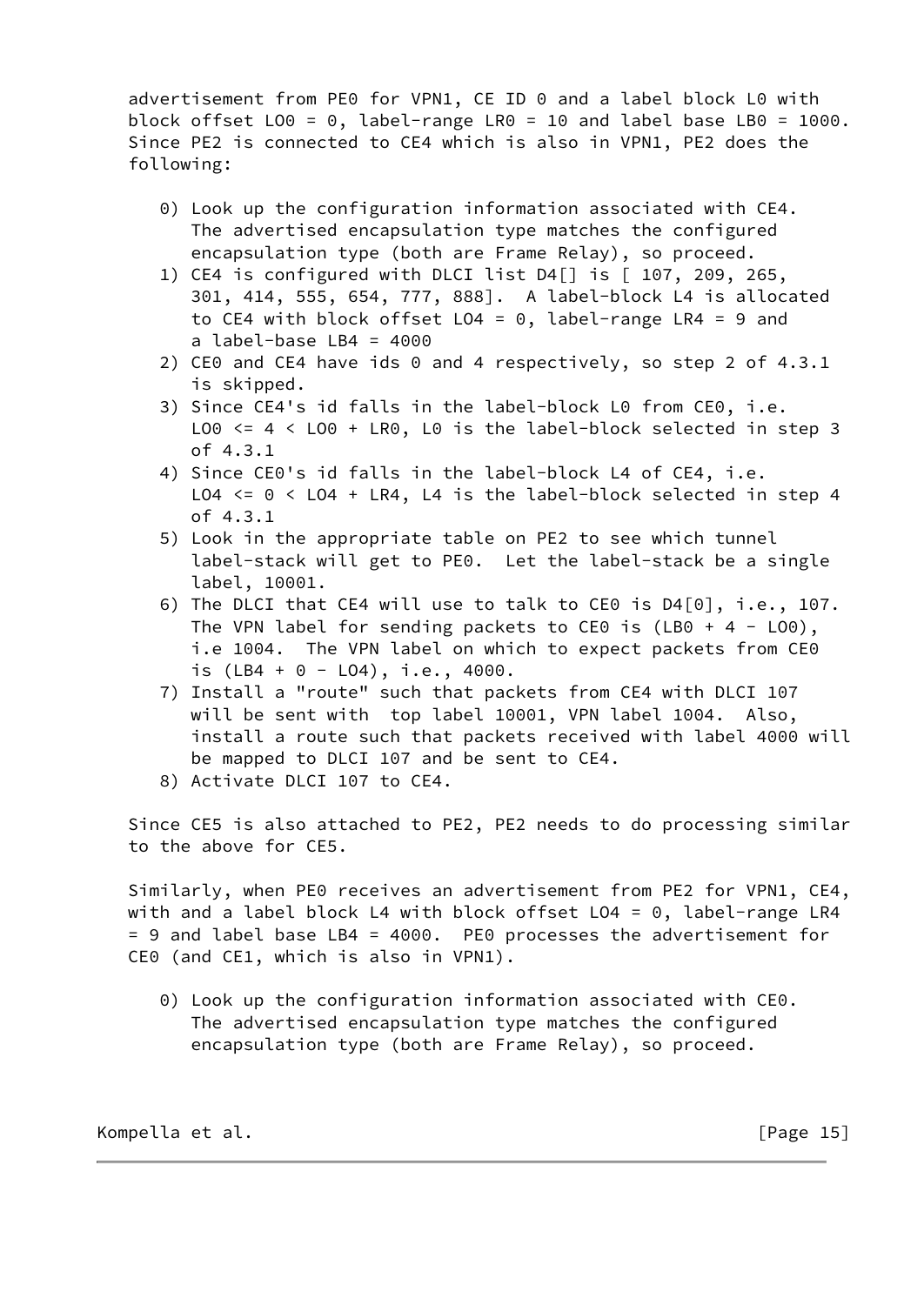- 1) CE0 is configured with a DLCI list D0[] is [100 109], Label-block L0 is allocated to CE0 with block offset L00 = 0, label-range LR0 = 10 and a label-base LB0 = 1000 (which was advertised to PE2)
- 2) CE0 and CE4 have ids 0 and 4 respectively, so step 2 of 4.3.1 is skipped.
- 3) Since CE0's id falls in the label-block L4 of CE4, i.e. LO4 <= 0 < LO4 + LR4, L4 is the label-block selected in step 4 of 4.3.1
- 4) Since CE4's id falls in the label-block L0 from CE0, i.e. LO0 <= 4 < LO0 + LR0, L0 is the label-block selected in step 3 of 4.3.1
- 5) Let the tunnel label-stack to reach PE2 be a single label, 9999.
- 6) The DLCI which CE0 will use to talk to CE4 is D0[4], i.e., 104. The VPN label for sending packets to CE4 is  $(LBA + 0 - L04)$ , i.e., 4000. The VPN label on which to expect packets from CE4 is (LB0 + 4 - LO4), i.e., 1004.
- 7) Install a "route" such that packets from CE0 with DLCI 104 will be sent with top label 9999, VPN label 4000. Also, install a route that packets received with label 1004 will be mapped to DLCI 104 and be sent to CE0.
- 8) Activate DLCI 104 to CE0.

 Note that the VPN label of 4000, computed by PE0, for sending packets from CE0 to CE4 is the same as what PE2 computed as the incoming label for receiving packets originated at CE0 and destined to CE4. Similarly, the VPN label of 1004, computed by PE0, for receiving packets from CE4 to CE0 is same as what PE2 computed as the outgoing label for sending packets originated at CE4 and destined to CE0.

<span id="page-17-0"></span>[3.3.3](#page-17-0). Generalizing the VPN Topology

 In the above, we assumed for simplicity that the VPN was a full mesh. To allow for more general VPN topologies, a mechanism based on filtering on BGP extended communities can be used (see  $section 7$ ).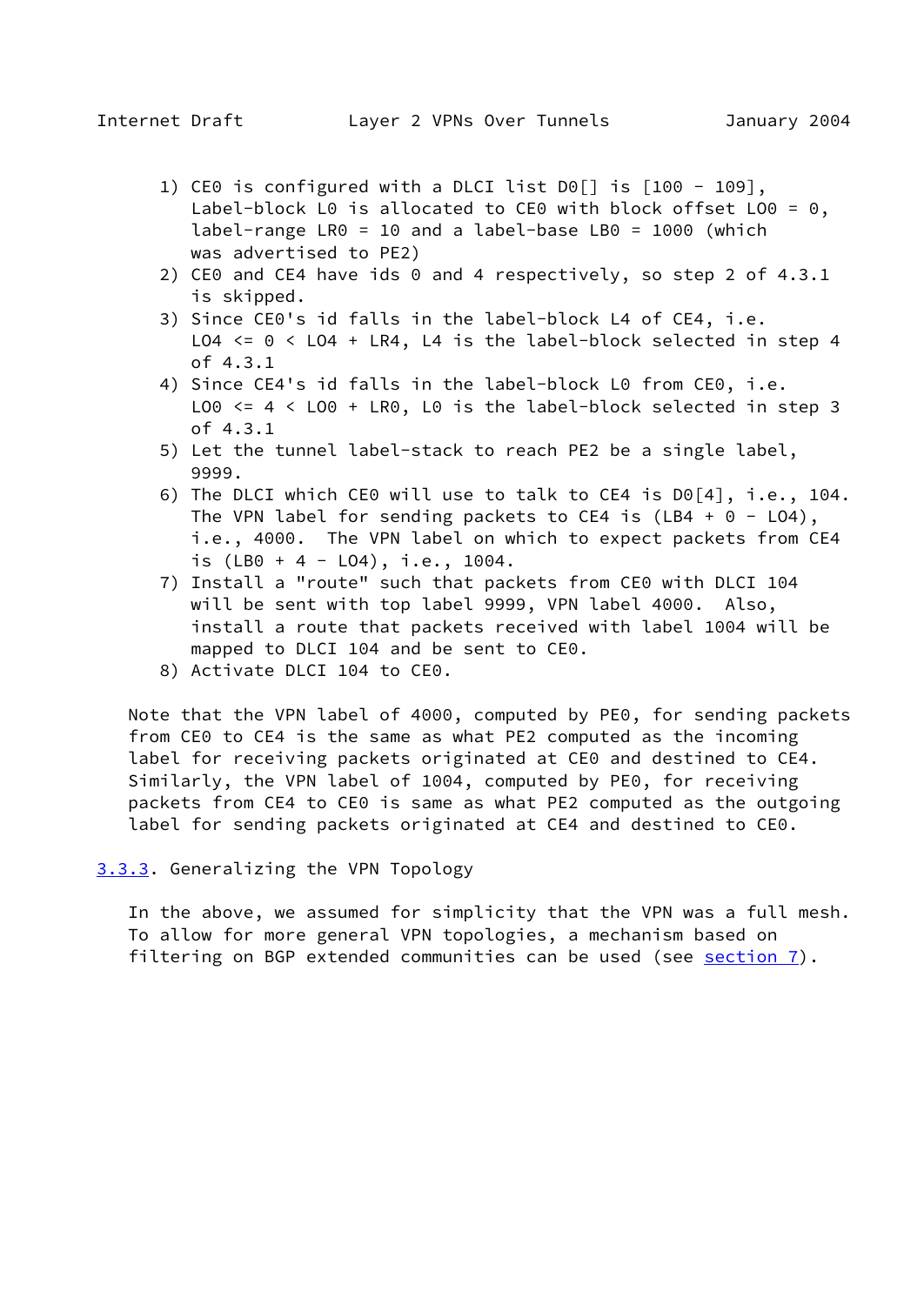Internet Draft Layer 2 VPNs Over Tunnels January 2004

<span id="page-18-0"></span>[4](#page-18-0). Layer 2 Interworking

 As defined so far in this document, all CE-PE connections for a given Layer 2 VPN must use the same layer 2 encapsulation, e.g., they must all be Frame Relay. This is often a burdensome restriction. One answer is to use an existing Layer 2 interworking mechanism, for example, Frame Relay-ATM interworking.

 In this document, we take a different approach: we postulate that the network layer is IP, and base Layer 2 interworking on that. Thus, one can choose between pure Layer 2 VPNs, with a stringent Layer 2 restriction but with Layer 3 independence, or a Layer 2 interworking VPNs, where there is no restriction on Layer 2, but Layer 3 must be IP. Of course, a PE may choose to implement Frame Relay-ATM interworking. For example, an ATM Layer 2 VPN could have some CEs connect via Frame Relay links, if their PE could translate Frame Relay to ATM transparent to the rest of the VPN. This would be private to the CE-PE connection, and such a course is outside the scope of this document.

 For Layer 2 interworking as defined here, when an IP packet arrives at a PE, its Layer 2 address is noted, then all Layer 2 overhead is stripped, leaving just the IP packet. Then, a VPN label is added, and the packet is encapsulated in the PE-PE tunnel (as required by the tunnel technology). Finally, the packet is forwarded. Note that the forwarding decision is made on the basis of the Layer 2 information, not the IP header. At the egress, the VPN label determines to which CE the packet must be sent, and over which virtual circuit; from this, the egress PE can also determine the Layer 2 encapsulation to place on the packet once the VPN label is stripped.

 An added benefit of restricting interworking to IP only as the layer 3 technology is that the provider's network can provide IP Diffserv or any other IP based QOS mechanism to the L2VPN customer. The ingress PE can set up IP/TCP/UDP based classifiers to do DiffServ marking, and other functions like policing and shaping on the L2 circuits of the VPN customer. Note the division of labor: the CE determines the destination CE, and encodes that in the Layer 2 address. The ingress PE thus determines the egress PE and VPN label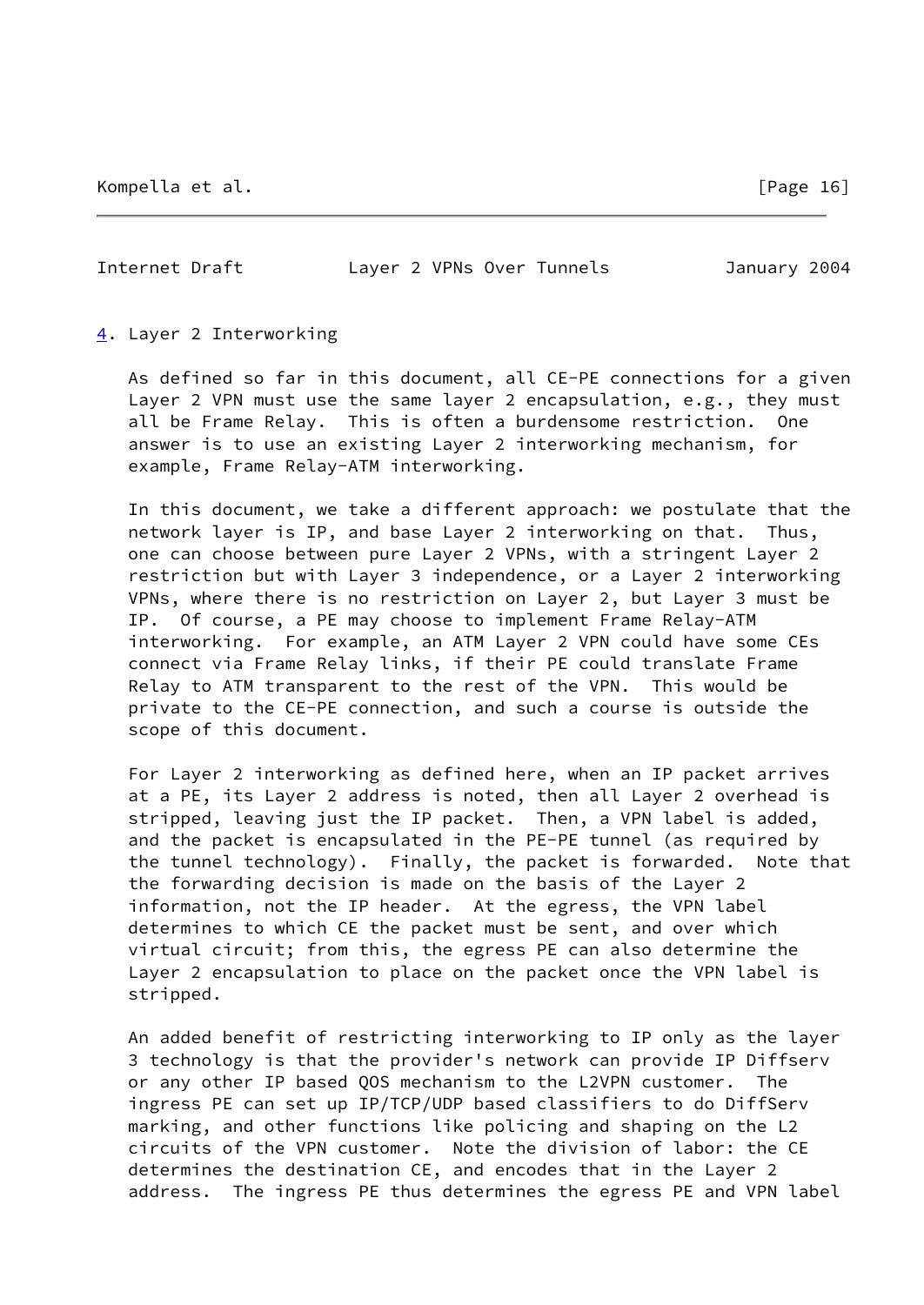based on the Layer 2 address supplied by the CE, but the ingress PE can choose the tunnel to reach the egress PE (in the case that there are different tunnels for each CoS/DiffServ code point), or the CoS bits to place in the tunnel (in the case where a single tunnel carries multiple CoS/DiffServ code points) based on its own classification of the packet.

Kompella et al. [Page 17]

Internet Draft Layer 2 VPNs Over Tunnels January 2004

## <span id="page-19-0"></span>[5](#page-19-0). Packet Transport

 When a packet arrives at a PE from a CE in a Layer 2 VPN, the layer 2 address of the packet identifies to which other CE the packet is destined. The procedure outlined above installs a route that maps the layer 2 address to a tunnel (which identifies the PE to which the destination CE is attached) and a VPN label (which identifies the destination CE). If the egress PE is the same as the ingress PE, no tunnel or VPN label is needed.

 The packet may then be modified (depending on the layer 2 encapsulation). In case of IP-only layer 2 interworking, the layer 2 header is completely stripped off till the IP header. Then, a VPN label and tunnel encapsulation are added as specified by the route described above, and the packet is sent to the egress PE.

 If the egress PE is the same as the ingress, the packet "arrives" with no labels. Otherwise, the packet arrives with the VPN label, which is used to determine which CE is the destination CE. The packet is restored to a fully-formed layer 2 packet, and then sent to the CE.

## <span id="page-19-1"></span>[5.1](#page-19-1). Layer 2 MTU

 This document requires that the Layer 2 MTU configured on all the access circuits connecting CEs to PEs in an L2VPN be the same. This can be ensured by passing the configured layer 2 MTU in the Layer2-info extended community when advertising L2VPN label-blocks. On receiving L2VPN label-block from remote PEs in a VPN, the MTU value carried in the layer2-info extendend community should be compared against the configured value for the VPN. If they don't match, then the label-block should be ignored.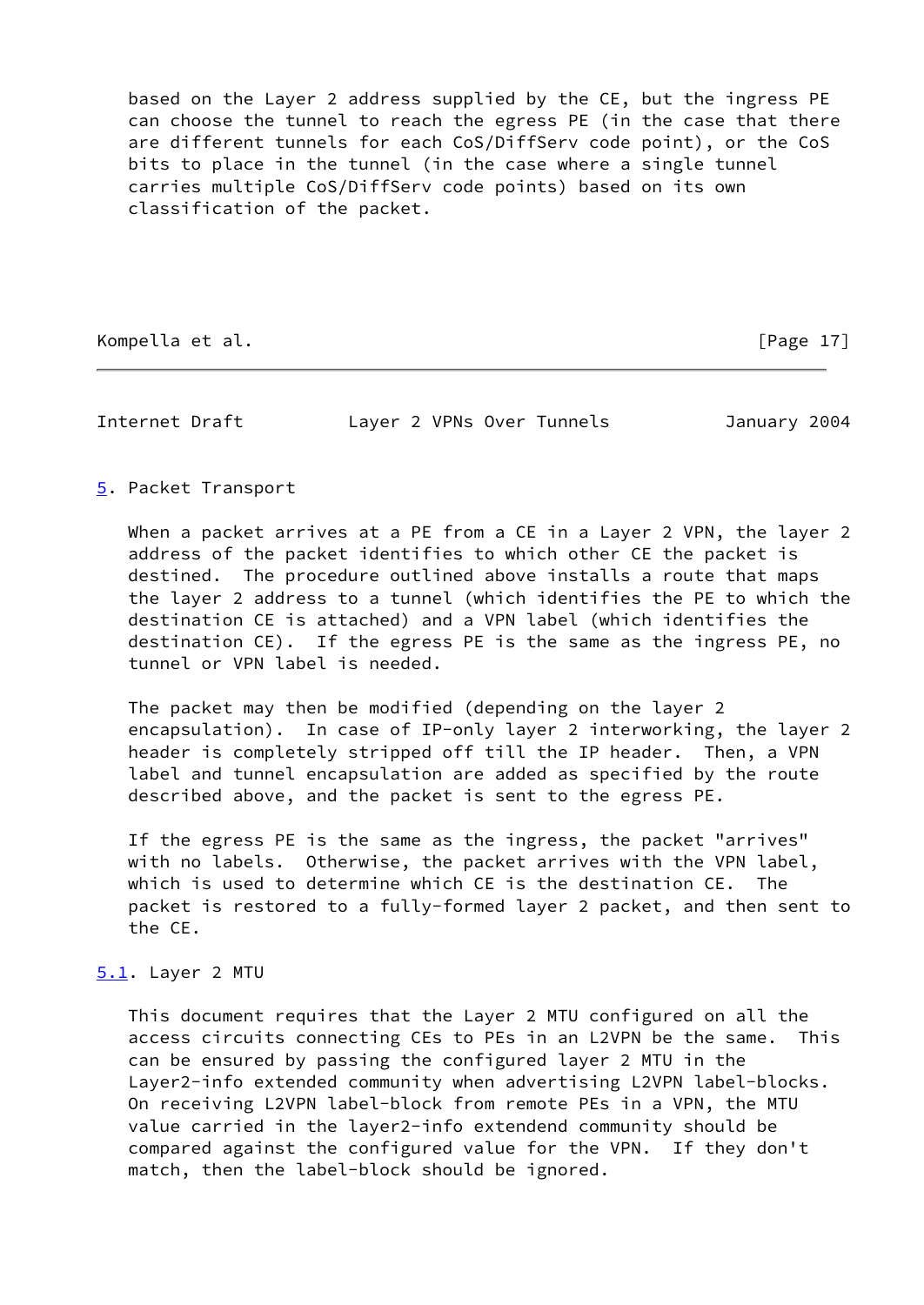The MTU on the Layer 2 access links MUST be chosen such that the size of the L2 frames plus the L2VPN header does not exceed the MTU of the SP network. Layer 2 frames that exceed the MTU after encapsulation MUST be dropped. For the case of IP-only layer 2 interworking the IP MTU on the layer 2 access link must be chosen such that the size of the IP packet and the L2VPN header does not exceed the MTU of the SP network.

<span id="page-20-1"></span>[5.2](#page-20-1). Layer 2 Frame Format

 The modification to the Layer 2 frame depends on the Layer 2 type. This document requires that the encapsulation methods used in transporting of layer 2 frames over tunnels be the same as described in  $[L2-ENCAP]$  $[L2-ENCAP]$ , except in the case of IP-only Layer 2 Interworking which is described in [section 6.2](#page-24-0).

Kompella et al. **[Page 18]** 

Internet Draft Layer 2 VPNs Over Tunnels January 2004

<span id="page-20-2"></span>[5.3](#page-20-2). IP-only Layer 2 Interworking

Figure 2: Format of IP-only layer 2 interworking packet

| -- | --------------------------- |  |  |  |  |  |  |  |  |  |  | __ |  |  |
|----|-----------------------------|--|--|--|--|--|--|--|--|--|--|----|--|--|
|    |                             |  |  |  |  |  |  |  |  |  |  |    |  |  |

| ' Tunnel   VPN         |         | 1 P |  |
|------------------------|---------|-----|--|
| Encap   Label   Packet |         |     |  |
|                        | $    -$ |     |  |

VPN label is the demultiplexing field

 At the ingress PE, an L2 frame's L2 header is completely stripped off and is carried over as an IP packet within the SP network (Figure 2). The forwarding decision is still based on the L2 address of the incoming L2 frame. At the egress PE, the IP packet is encapsulated back in an L2 frame and transported over to the destination CE. The forwarding decision at the egress PE is based on the VPN label as before. The L2 technology between egress PE and CE is independent of the L2 technology between ingress PE and CE.

<span id="page-20-0"></span>[6](#page-20-0). Auto-discovery and Signalling of Layer 2 VPNs

BGP version 4 ( $[BCP]$ ) is used as the auto-discovery and signalling protocol for Layer 2 VPNs described in this document.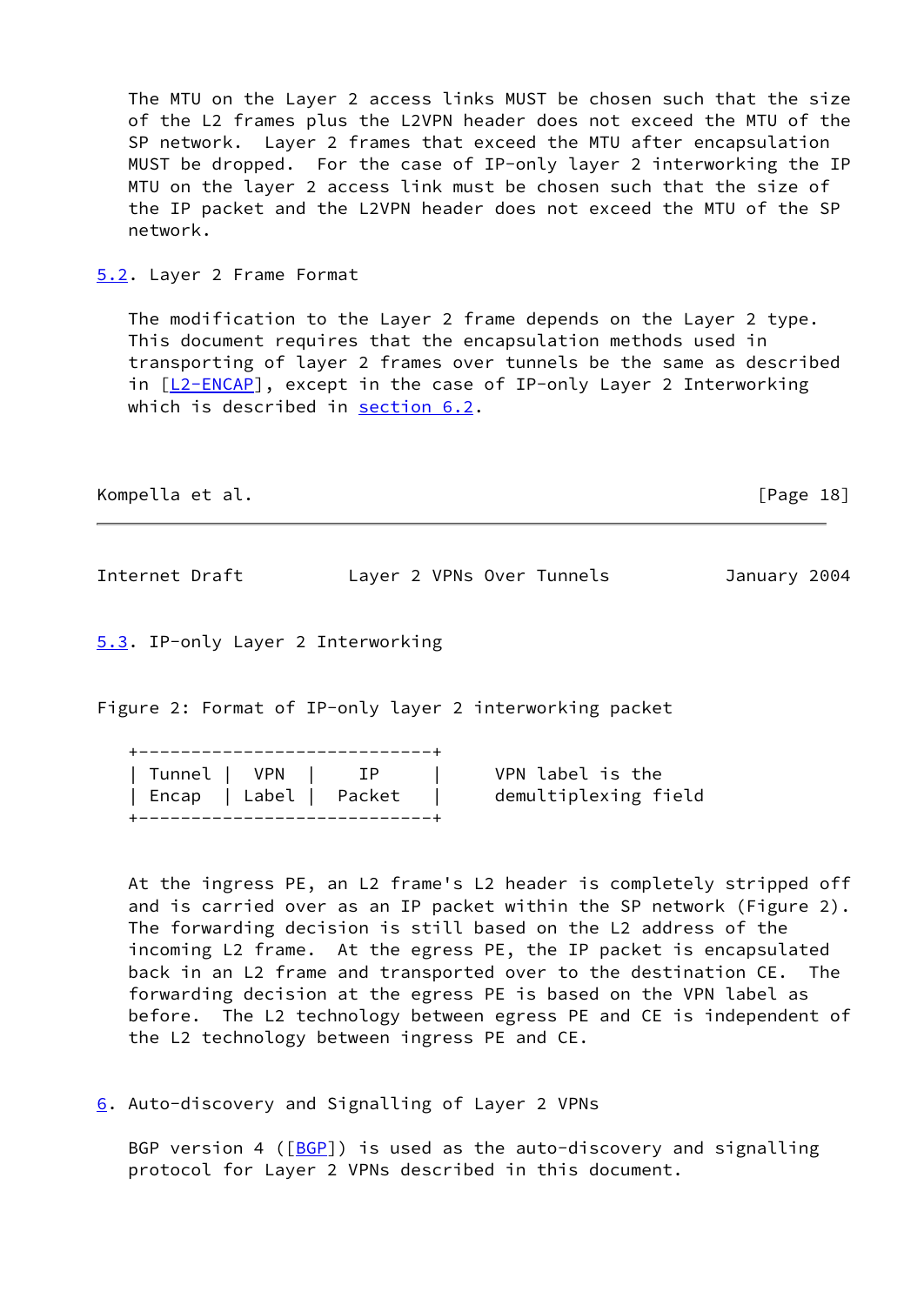In BGP, the Multiprotocol Extensions [\[BGP-MP](#page-27-3)] are used to carry L2-VPN signalling information. [\[BGP-MP](#page-27-3)] defines the format of two BGP attributes (MP\_REACH\_NLRI and MP\_UNREACH\_NLRI) that can be used to announce and withdraw the announcement of reachability information. We introduce a new address family identifier (AFI) for L2-VPN [to be assigned by IANA], a new subsequent address family identifier (SAFI) [to be assigned by IANA], and also a new NLRI format for carrying the individual L2-VPN label-block information. One or more NLRIs will be carried in the above-mentioned BGP attributes. L2VPN NLRIs MUST be accompanied by one or more extended communities. This document proposes the reuse of ROUTE TARGET extended community defined in  $[EXT-COMM]$  $[EXT-COMM]$ . Its usage is exactly the same as in the case of [INETVPN].

 PEs receiving VPN information may filter advertisements based on the extended communities, thus controlling CE-to-CE connectivity.

 The format of the Layer 2 VPN NLRI is as shown in Figure 3 below. One or more such NLRIs can be carried in a single MP\_REACH\_NLRI or MP\_REACH\_NLRI attribute. An L2VPN NLRI is uniquely identified by the RD, CE ID and the Label-block Offset. So an L2VPN NLRI carried in MP\_UNREACH\_NLRI attribute must contain only these 3 fields other than

Kompella et al. [Page 19]

Internet Draft Layer 2 VPNs Over Tunnels January 2004

the length field.

Figure 3: BGP NLRI for L2 VPN Information

 +------------------------------------+ Length (2 octets) +------------------------------------+ | Route Distinguisher (8 octets) | +------------------------------------+ CE ID (2 octets) +------------------------------------+ | Label-block Offset (2 octets) | +------------------------------------+ Label Base (3 octets) +------------------------------------+ Variable TLVs (0 to N octets) | ... | +------------------------------------+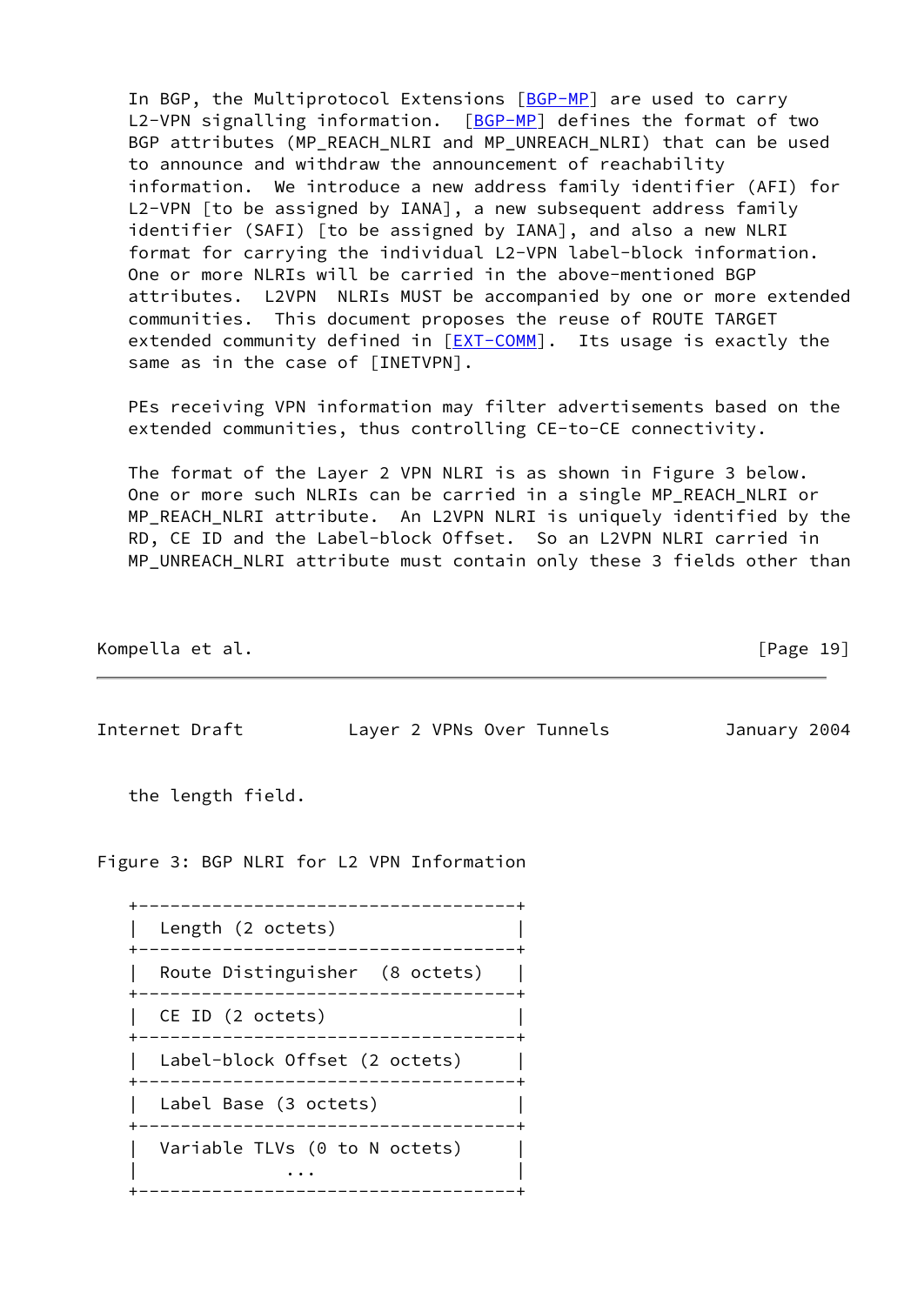<span id="page-22-0"></span>[6.1](#page-22-0). L2VPN NLRI Format

<span id="page-22-1"></span>[6.1.1](#page-22-1). Length

 The Length field indicates the length in octets of the L2-VPN address information.

<span id="page-22-2"></span>[6.1.2](#page-22-2). Route Distinguisher

Has the same meaning as in  $[IPVPN]$  $[IPVPN]$ .

<span id="page-22-3"></span>[6.1.3](#page-22-3). CE ID

A 16 bit number which uniquely identifies a CE in a VPN.

<span id="page-22-4"></span>[6.1.4](#page-22-4). Label-Block Offset

 A 16 bit number which identifies the position of a label-block within a set of label-blocks of a given CE. This enables a remote CE to select a label block when picking the VPN label for sending traffic destined to the CE this label-block corresponds to, such that :

label-block offset <= remote CE id.

Kompella et al. **[Page 20]** 

Internet Draft Layer 2 VPNs Over Tunnels January 2004

<span id="page-22-5"></span>[6.1.5](#page-22-5). Label base

 The label-base which is to be used for determining the VPN label for forwarding packets to the CE identified by CE ID

<span id="page-22-6"></span>[6.1.6](#page-22-6). Sub-TLVs

New sub-TLVs can be introduced as needed.

 L2VPN TLVs can be added to extend the information carried in the L2 VPN NLRI. In L2VPN TLVs, type is 1 octet, length is 2 octets and represents the size of the value field in bits.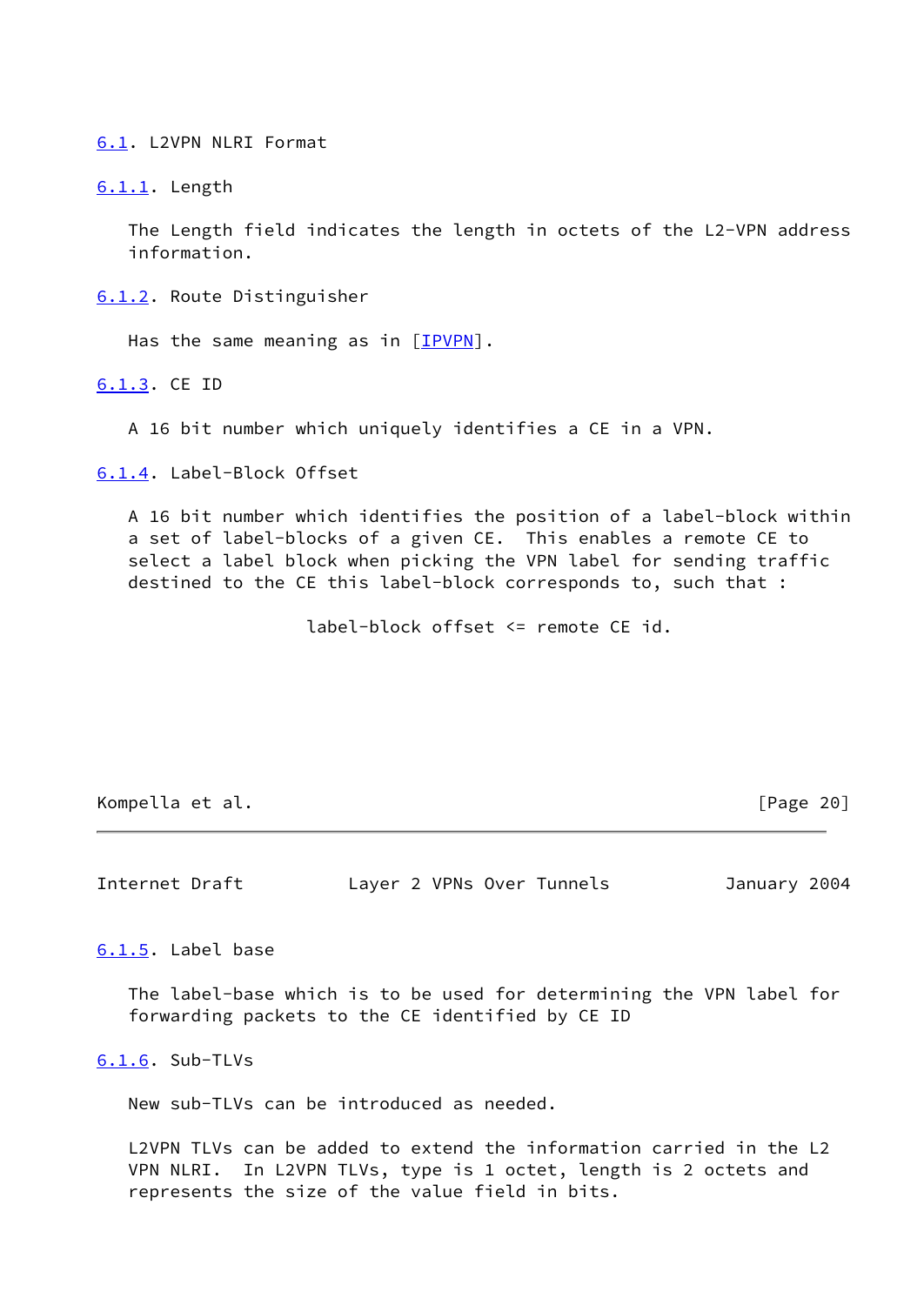#### <span id="page-23-0"></span>[6.1.7](#page-23-0). Circuit Status Vector

 A new sub-TLV is introduced to carry the status of an L2VPN PVC between a pair of PEs. This sub-TLV is a mandatory part of MP\_REACH\_NLRI.

 Note that an L2VPN PVC is bidirectional, composed of two simplex connection going in opposite directions. A simplex connection consists of the 3 segments: 1) the local access circuit between the source CE and the ingress PE, 2) the tunnel LSP between the ingress and egress PEs, and 3) the access circuit between the egress PE and the destination CE.

 To monitor the status of a PVC, a PE needs to monitor the status of both simplex connections. Since it knows that status of its access circuit, and the status of the tunnel towards the remote PE, it can inform the remote PE of these two. Similarly, the remote PE can inform the status of its access circuit to its local CE and the status of the tunnel to the first PE. Combining the local and the remote information, a PE can determine the status of a PVC.

 The basic unit of advertisement in L2VPN for a given CE is a label block. Each label within a label-block corresponds to a PVC on the CE. So its natural to advertise the local status information for all PVCs corresponding to a label-block along with the label-block's NLRI. This is done by introducing the circuit status vector TLV. The value field of this TLV is a bit-vector, each bit of which indicates the status of the PVC associated with the corresponding label in the label-block. Bit value 0 indicates that the local circuit and the tunnel LSP to the remote PE is up, while a value of 1 indicates that either or both of them are down.

 PE A, while selecting a label from a label-block (advertised by PE B, for remote CE m, and VPN X) for one of its local CE n (in VPN X) can also determine the status of the corresponding PVC (between CE n and

Kompella et al. [Page 21]

Internet Draft Layer 2 VPNs Over Tunnels January 2004

CE m) by looking at the appropriate bit in the circuit status vector.

Type field for the circuit status vector TLV is TBD.

The length field of the TLV specifies the length of the value field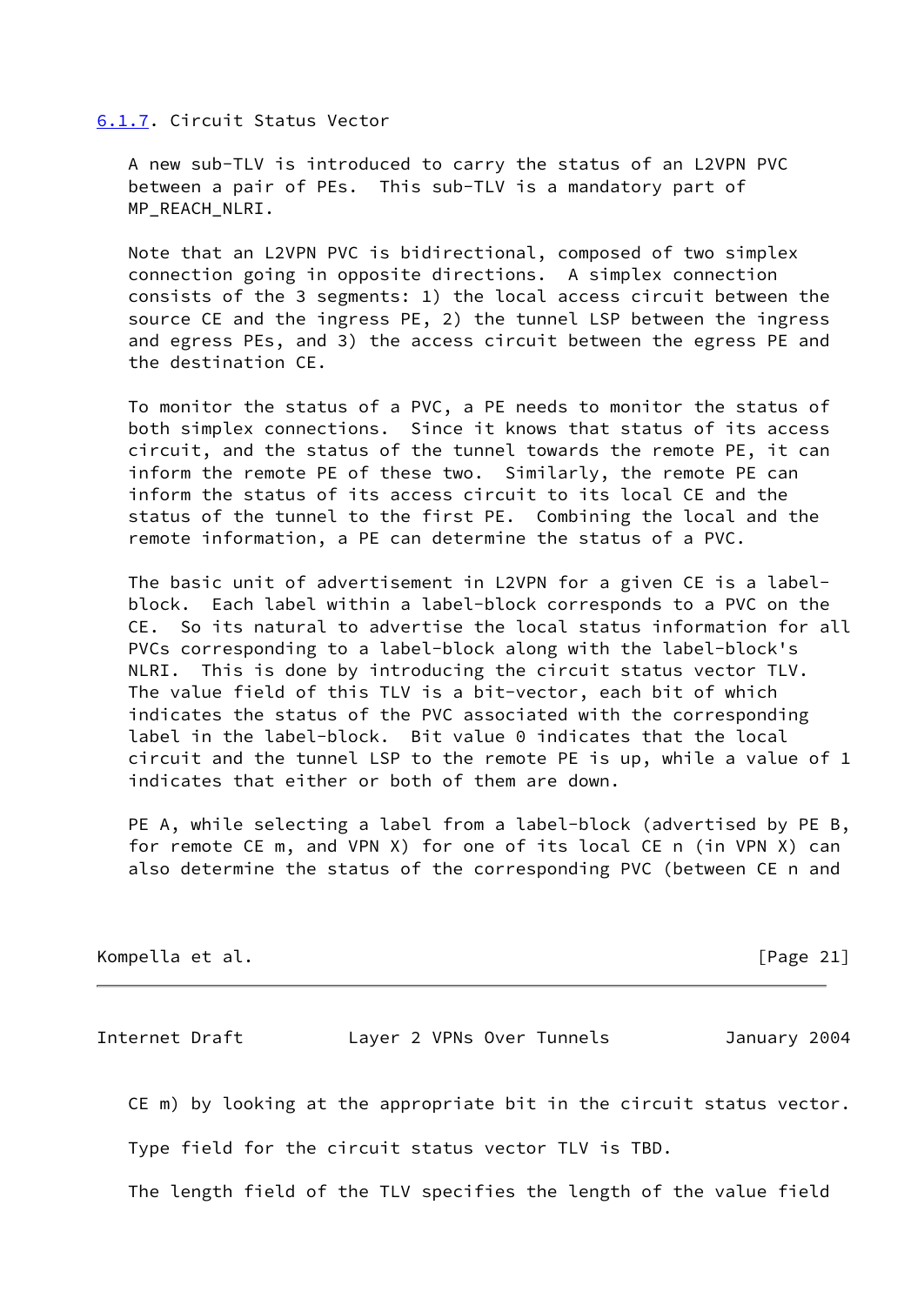in bits. The value field is padded to the nearest octet boundary.

 Note that the length field corresponds to the number of labels in the label-block, i.e., the label-block range. Label-block range enables a CE to select a label block (among several label-blocks advertised by a CE) when picking the VPN label for sending traffic destined to the CE this label-block corresponds to, such that :

received label-block offset <= local CE id < received label-block range.

<span id="page-24-0"></span>[6.2](#page-24-0). Layer2-Info Extended Community

 This document introduces a new extended community, Layer2-Info, to allow carrying layer 2 specific information in a VPN. This extended community MUST be carried as part of path attribute in all BGP update messages carrying L2VPN NLRIs. The encoding of this community is shown in figure 4.

Figure 4: layer2-info extended community



<span id="page-24-1"></span>[6.2.1](#page-24-1). Extended Community Type

TBD.

Kompella et al. [Page 22]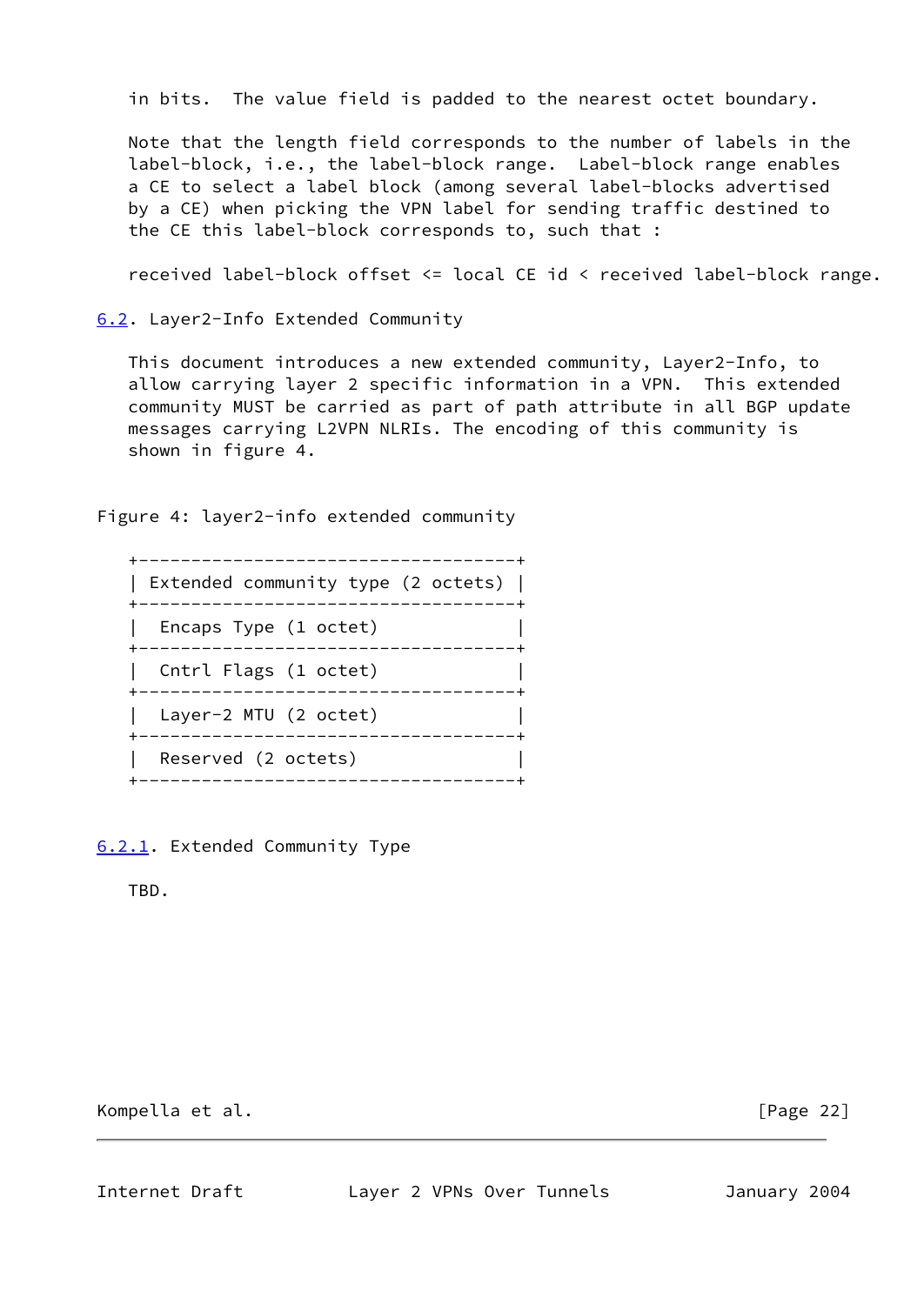<span id="page-25-0"></span>[6.2.2](#page-25-0). Encapsulation Type

 Identifies the layer 2 encapsulation, e.g., ATM, Frame Relay etc. The following encapsulation types are defined:

| Value          | Encapsulation                  |
|----------------|--------------------------------|
| 0              | Reserved                       |
| 1              | Frame Relay                    |
| $\overline{2}$ | ATM AAL5 VCC transport         |
| 3              | ATM transparent cell transport |
| 4              | Ethernet VLAN                  |
| 5              | Ethernet                       |
| 6              | Cisco-HDLC                     |
| 7              | <b>PPP</b>                     |
| 8              | CEM [8]                        |
| 9              | ATM VCC cell transport         |
| 10             | ATM VPC cell transport         |
| 11             | <b>MPLS</b>                    |
| 12             | <b>VPLS</b>                    |
| 64             | IP-interworking                |

<span id="page-25-1"></span>[6.2.3](#page-25-1). Control Flags

This is a bit vector, defined as in Figure 5.

Figure 5: Control Flags Bit Vector

 0 1 2 3 4 5 6 7 +-+-+-+-+-+-+-+-+ | MBZ |Q|F|C|S| (MBZ = MUST Be Zero) +-+-+-+-+-+-+-+-+

The following bits are defined; the MBZ bits MUST be set to zero.

| Name | Meaning                                                    |
|------|------------------------------------------------------------|
|      | C If set to $1(0)$ , Control word is (not) required when   |
|      | encapsulating Layer 2 frames [L2-ENCAP].                   |
|      | S If set to $1(0)$ , Sequenced delivery of frames is (not) |
|      | required.                                                  |

The Q and F flags are reserved for other use.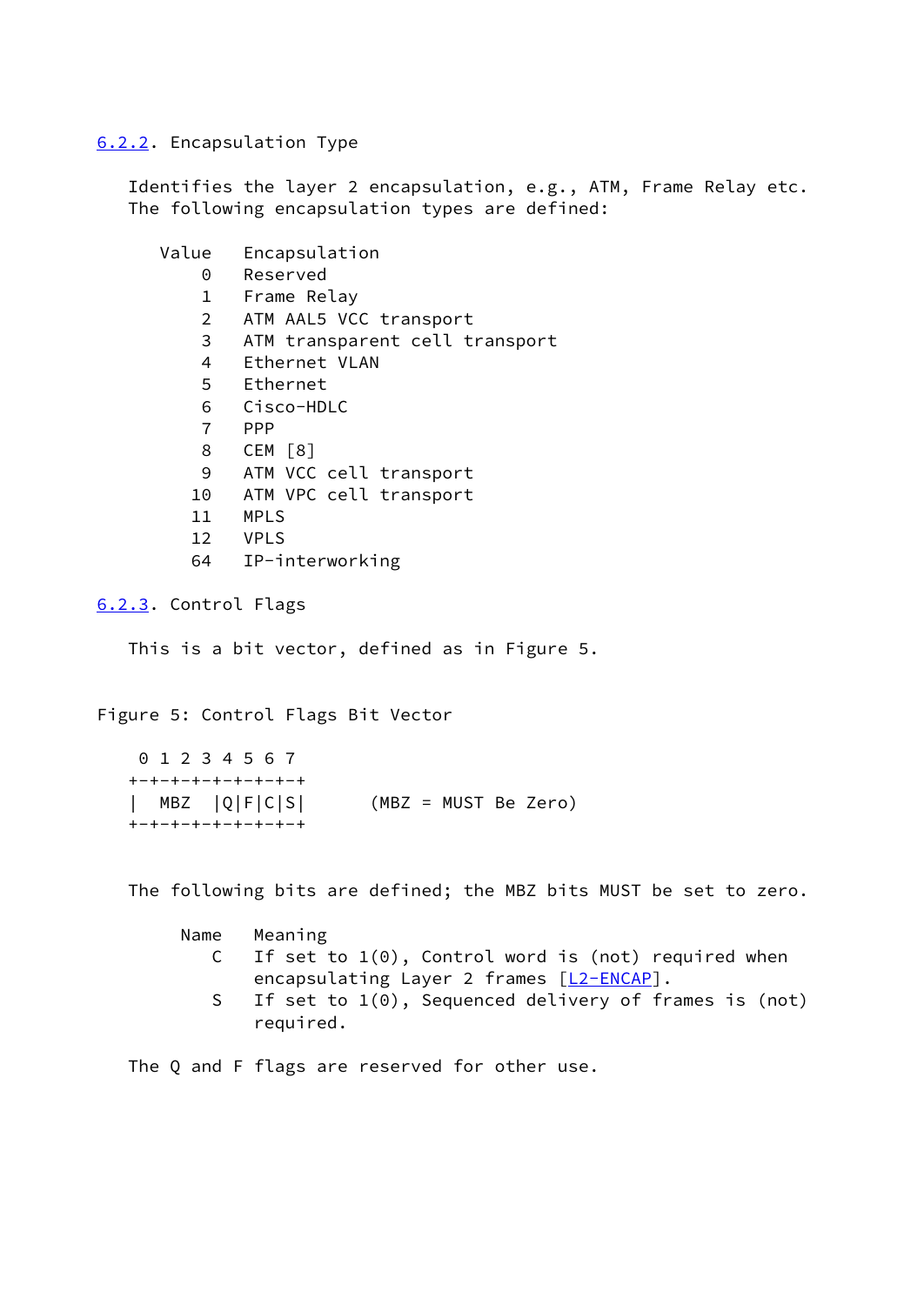Internet Draft Layer 2 VPNs Over Tunnels January 2004

#### <span id="page-26-1"></span>[6.2.4](#page-26-1). Layer-2 MTU

 Specifies the layer-2 specific MTU of all the circuits in all the label-blocks advertised with this extended community. This allows for checking of the layer 2 MTU being same for all the circuits across all the sites in a VPN.

<span id="page-26-2"></span>[6.3](#page-26-2). BGP L2 VPN capability

The BGP Multiprotocol capability extension [[BGP-CAP\]](#page-27-5) is used to indicate that the BGP speaker wants to negotiate L2 VPN capability with its peers. The capability code is 1, the capability length is 4, and the AFI and SAFI values will be set to the L2 VPN AFI and L2 VPN SAFI (discussed in seccion 7) respectively.

<span id="page-26-3"></span>[6.4](#page-26-3). Advantages of Using BGP

PE routers in an SP network typically run BGP v4. This means that SPs are familiar with using BGP, and have already configured BGP on their PEs, so configuring and using BGP to signal Layer 2 VPNs is not much of an additional burden to the SP operators.

 Another advantage of using BGP is that with BGP it is easier to build inter-provider VPNs. Mechanisms for this are similar as that described in [\[IPVPN\]](#page-28-1). Option a) and b) described there could be adapted with slight modification for the l2vpn case but have adverse scaling issue in the l2vpn context. So we recommend using option C) which in l2vpn context would require an ASBR to maintain labeled IPv4 /32 routes to PEs within its AS and use EBGP to distribute these routes to other ASes. This results in creation of an LSP from a PE in one AS to another PE in another AS. Now these PEs can run multihop EBGP to exchange L2VPN information. The L2VPN traffic will be tunnelled thru the inter-AS LSP established between PEs as described above.

# <span id="page-26-0"></span>[7](#page-26-0). Acknowledgments

 The authors would like to thank Chaitanya Kodeboyina Dennis Ferguson, Der-Hwa Gan, Dave Katz, Nischal Sheth, John Stewart, and Paul Traina for the enlightening discussions that helped shape the ideas presented here, and Ross Callon for his valuable comments.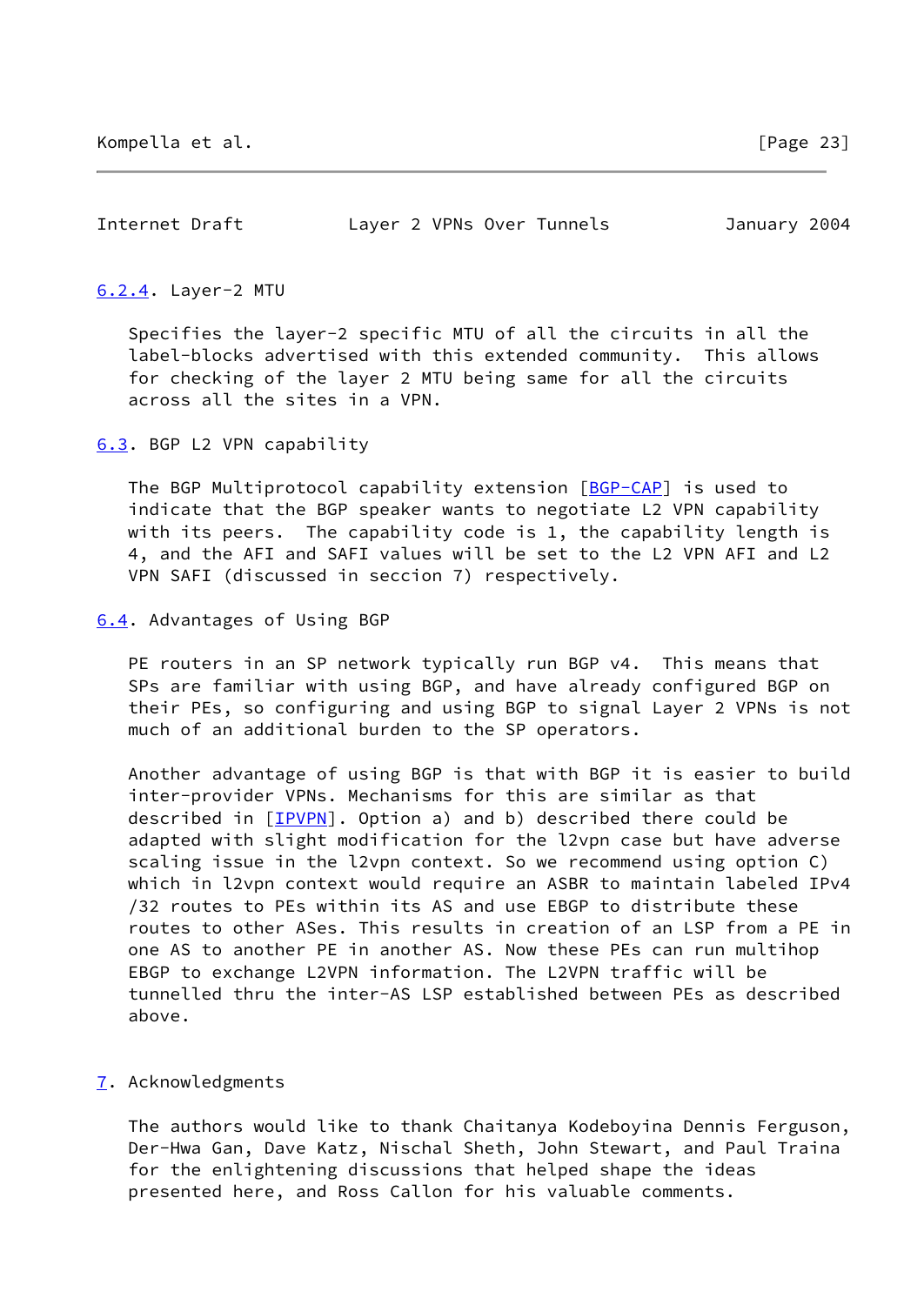The idea of using extended communities for more general connectivity of a Layer 2 VPN was a contribution by Yakov Rekhter, who also gave many useful comments on the text; many thanks to him.

Kompella et al. **[Page 24]** 

Internet Draft Layer 2 VPNs Over Tunnels January 2004

<span id="page-27-6"></span>[8](#page-27-6). Security Considerations

 The security aspects of this solution will be discussed at a later time.

<span id="page-27-7"></span>[9](#page-27-7). IANA Considerations

(To be filled in in a later revision.)

<span id="page-27-8"></span>[10.](#page-27-8) Normative References

<span id="page-27-0"></span> [BGP] Rekhter, Y., and Li, T., "A Border Gateway Protocol 4 (BGP-4)", [RFC 1771](https://datatracker.ietf.org/doc/pdf/rfc1771), March 1995.

<span id="page-27-5"></span> [BGP-CAP] Chandra, R., and Scudder, J., "Capabilities Advertisement with BGP-4", [RFC 2842](https://datatracker.ietf.org/doc/pdf/rfc2842), May 2000.

<span id="page-27-3"></span> [BGP-MP] Bates, T., Rekhter, Y., Chandra, R., and Katz, D., "Multiprotocol Extensions for BGP-4", [RFC 2858](https://datatracker.ietf.org/doc/pdf/rfc2858), June 2000

<span id="page-27-1"></span> [BGP-ORF] Chen, E., and Rekhter, Y., "Cooperative Route Filtering Capability for BGP-4", March 2000 (work in progress).

[BGP-RFSH] Chen, E., "Route Refresh Capability for BGP-4", [RFC2918](https://datatracker.ietf.org/doc/pdf/rfc2918), September 2000.

<span id="page-27-4"></span> [EXT-COMM] Ramachandra, S., Tappan, D.,Rekhtar, Y., "BGP Extended Communities Attribute" (work in progress).

<span id="page-27-2"></span> [L2-ENCAP] Martini, et. al., "Encapsulation Methods for Transport of Layer 2 Frames Over MPLS", November 2001 (work in progress).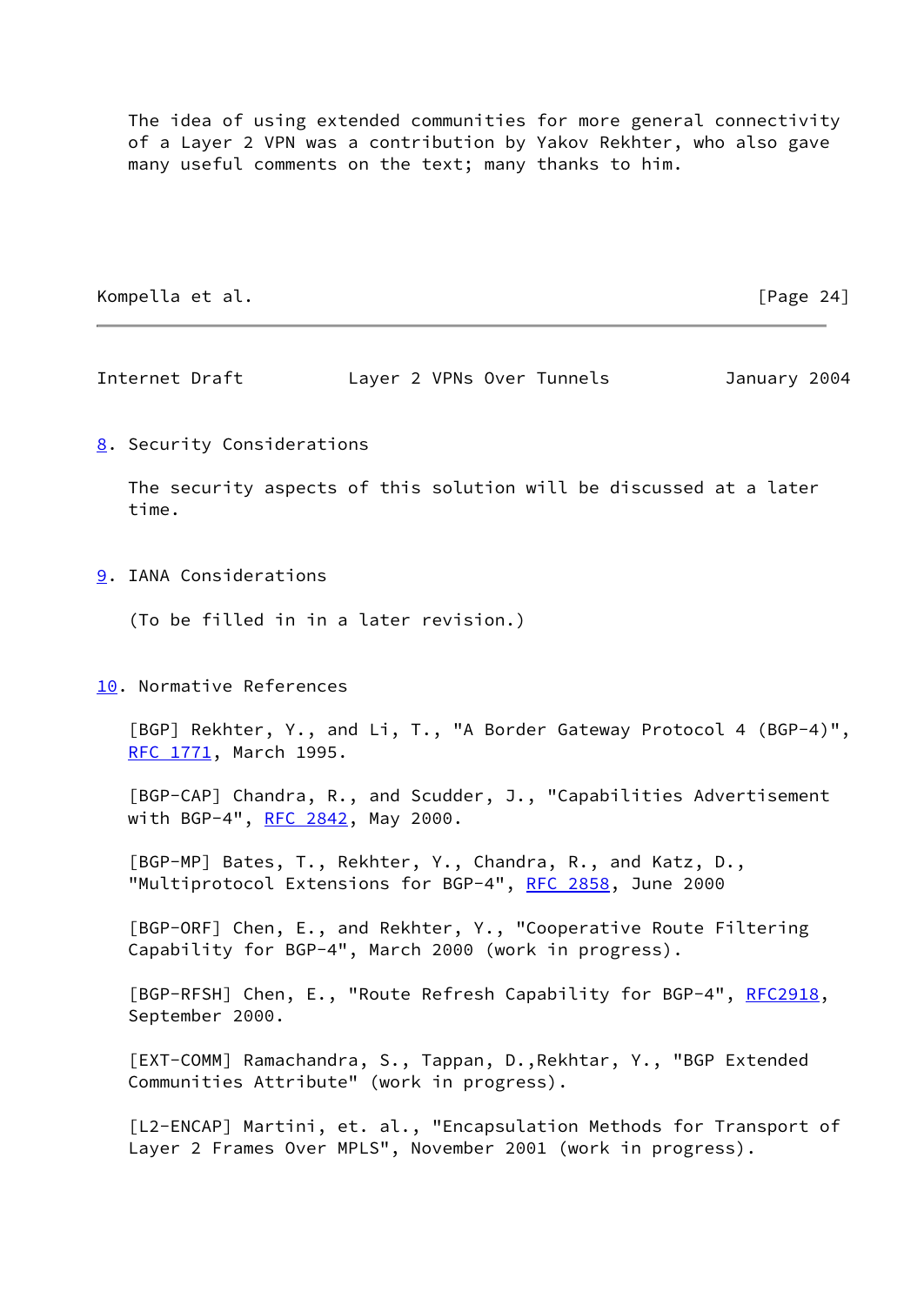# <span id="page-28-3"></span>[11.](#page-28-3) Informative References

<span id="page-28-1"></span>[IPVPN] Rosen, E., and Rekhter, Y., "BGP/MPLS VPNs", [RFC 2547](https://datatracker.ietf.org/doc/pdf/rfc2547), March 1999.

 [IPVPN-MCAST] Rosen, et. al., "Multicast in MPLS/BGP VPNs", November 2000 (work in progress).

<span id="page-28-2"></span> [MPLS] Rosen, E., Viswanathan, A., and R. Callon, "Multiprotocol Label Switching Architecture", [RFC 3031,](https://datatracker.ietf.org/doc/pdf/rfc3031) January 2001.

<span id="page-28-0"></span> [VPN] Kosiur, Dave, "Building and Managing Virtual Private Networks", Wiley Computer Publishing, 1998.

Kompella et al. [Page 25]

# Internet Draft Layer 2 VPNs Over Tunnels January 2004

Editor's Address

 Kireeti Kompella Juniper Networks 1194 N. Mathilda Ave Sunnyvale, CA 94089 kireeti@juniper.net

IPR Notice

 The IETF takes no position regarding the validity or scope of any intellectual property or other rights that might be claimed to pertain to the implementation or use of the technology described in this document or the extent to which any license under such rights might or might not be available; neither does it represent that it has made any effort to identify any such rights. Information on the IETF's procedures with respect to rights in standards-track and standards-related documentation can be found in [BCP-11](https://datatracker.ietf.org/doc/pdf/bcp11). Copies of claims of rights made available for publication and any assurances of licenses to be made available, or the result of an attempt made to obtain a general license or permission for the use of such proprietary rights by implementors or users of this specification can be obtained from the IETF Secretariat.

 The IETF invites any interested party to bring to its attention any copyrights, patents or patent applications, or other proprietary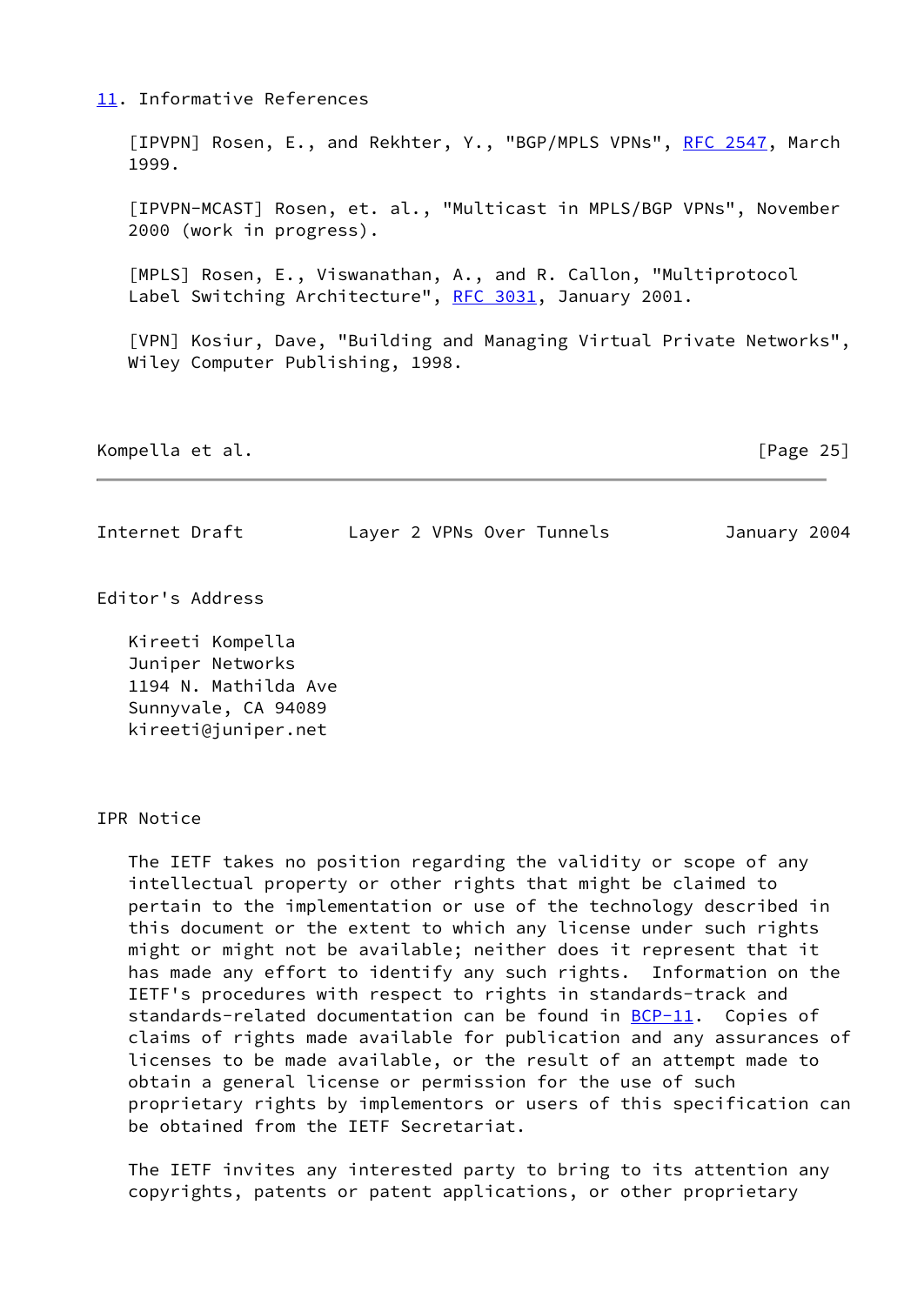rights which may cover technology that may be required to practice this standard. Please address the information to the IETF Executive Director.

Full Copyright Statement

Copyright (C) The Internet Society (2004). All Rights Reserved.

 This document and translations of it may be copied and furnished to others, and derivative works that comment on or otherwise explain it or assist in its implementation may be prepared, copied, published and distributed, in whole or in part, without restriction of any kind, provided that the above copyright notice and this paragraph are included on all such copies and derivative works. However, this document itself may not be modified in any way, such as by removing the copyright notice or references to the Internet Society or other Internet organizations, except as needed for the purpose of developing Internet standards in which case the procedures for copyrights defined in the Internet Standards process must be

Kompella et al. [Page 26]

Internet Draft Layer 2 VPNs Over Tunnels January 2004

 followed, or as required to translate it into languages other than English.

 The limited permissions granted above are perpetual and will not be revoked by the Internet Society or its successors or assignees.

 This document and the information contained herein is provided on an "AS IS" basis and THE INTERNET SOCIETY AND THE INTERNET ENGINEERING TASK FORCE DISCLAIMS ALL WARRANTIES, EXPRESS OR IMPLIED, INCLUDING BUT NOT LIMITED TO ANY WARRANTY THAT THE USE OF THE INFORMATION HEREIN WILL NOT INFRINGE ANY RIGHTS OR ANY IMPLIED WARRANTIES OF MERCHANTABILITY OR FITNESS FOR A PARTICULAR PURPOSE.